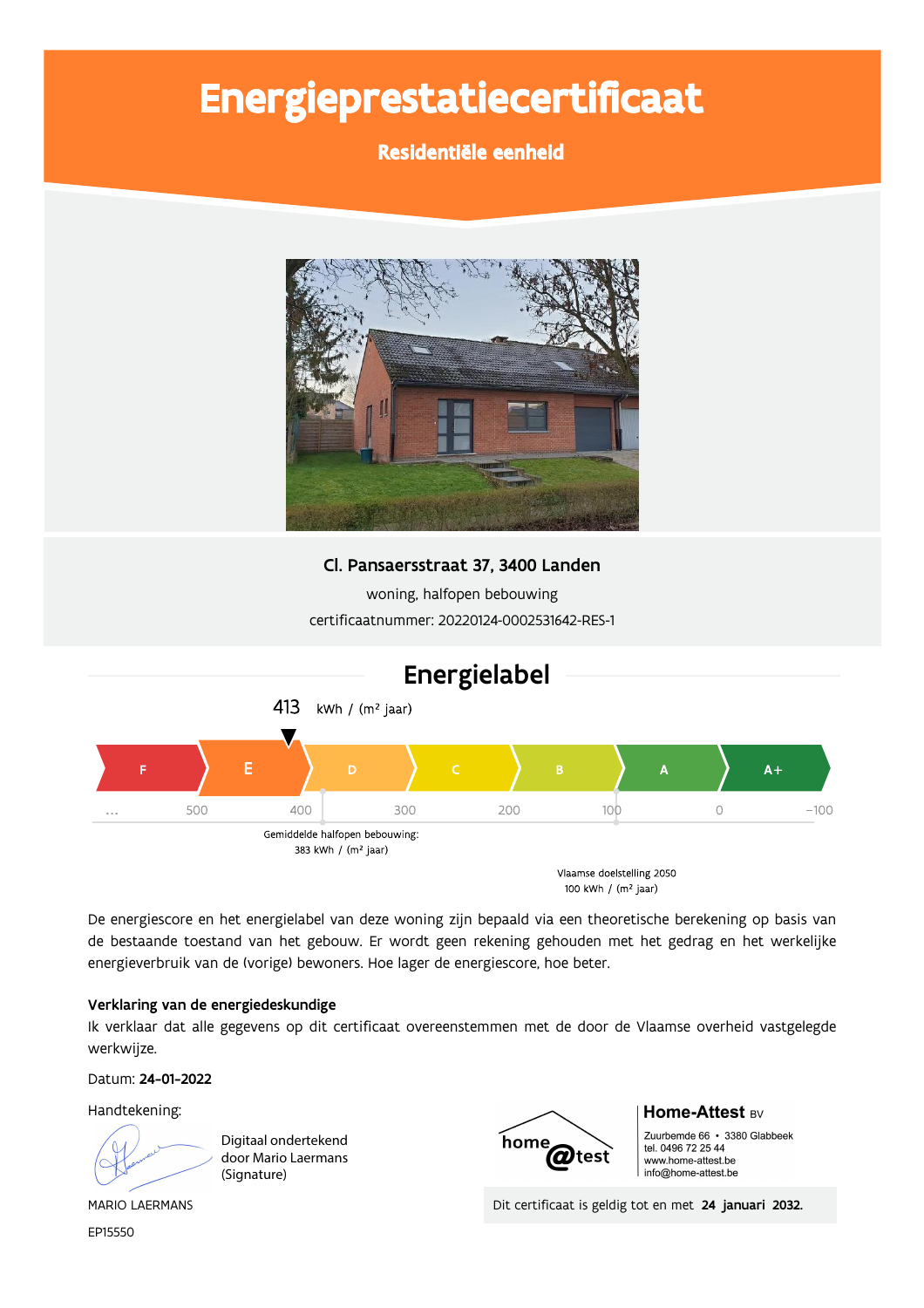## Huidige staat van de woning

Om met uw woning te voldoen aan de energiedoelstelling, zijn er twee mogelijke pistes:

**OF** 

#### $(1)$ Inzetten op isolatie en verwarming

U isoleert elk deel van uw woning tot de doelstelling én  $\mathbf{u}$ voorziet een energie-efficiënte verwarmingsinstallatie (warmtepomp, condenserende ketel. (micro-)WKK. efficiënt warmtenet  $\bigcap_{ }$ decentrale toestellen met een totaal maximaal vermogen van 15 W/m<sup>2</sup>).

 $2^{\circ}$ Energielabel van de woning

> U behaalt een energielabel A voor uw woning(= energiescore van maximaal 100 kWh/(m<sup>2</sup> jaar)). U kiest op welke manier u dat doet: isoleren, efficiënt ventileren, efficiënt verwarmen, zonne-energie, hernieuwbare energie ...



Aanwezig Koeling en zomercomfort

Kans op oververhitting

Geen systeem aanwezig

Luchtdichtheid Niet bekend



Geen zonneboiler of zonnepanelen aanwezig

De U-waarde beschrijft de isolatiewaarde van daken, muren, vloeren, vensters ... Hoe lager de U-waarde, hoe beter het constructiedeel isoleert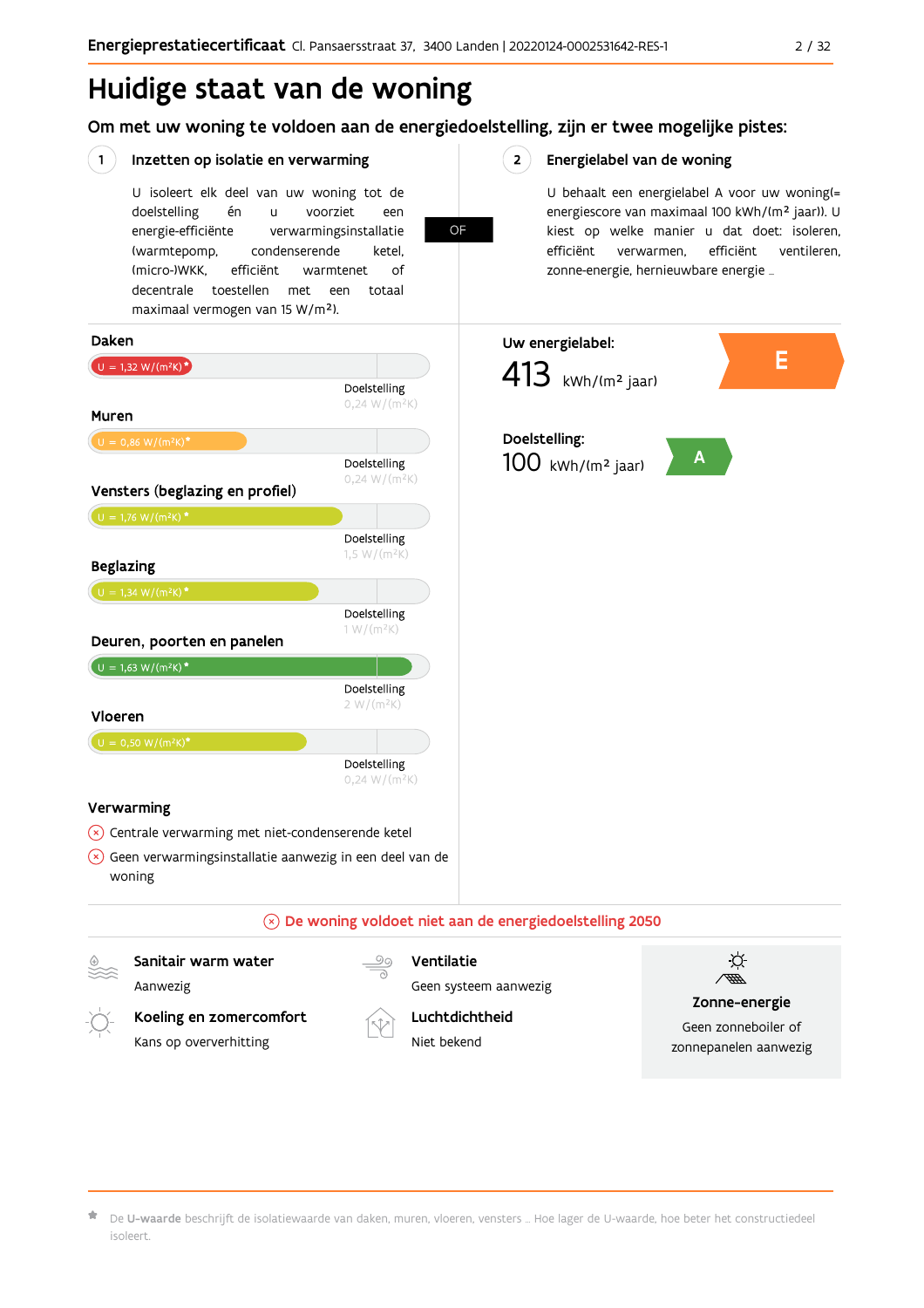## Overzicht aanbevelingen

In deze tabel vindt u aanbevelingen om uw woning energiezuiniger te maken. De aanbevelingen zijn gebaseerd op piste 1. Kunt u ze niet allemaal uitvoeren, dan helpen ze u ook om via piste 2 de doelstelling te halen. Vraag advies aan een specialist voordat u met de renovatiewerken start.

De volgorde in deze tabel is automatisch bepaald en is niet noodzakelijk de juiste volgorde om aan de slag te gaan. Het is louter een eerste indicatie op basis van de energieprestatie.



Ţ

De prijsindicaties zijn automatisch berekend en kunnen door de energiedeskundige niet aangepast worden. De prijzen zijn bedoeld als indicatie van de gemiddelde marktprijs voor een bepaald type werk. Voor een concrete kostenraming moet u altijd beroep doen op een aannemer of architect. Meer informatie over wat wel en niet inbegrepen is vindt u op pagina 29.

|                   | <b>HUIDIGE SITUATIE</b>                                                                                                                                                    | <b>AANBEVELING</b>                                                                                                                                | <b>GEMIDDELDE</b><br><b>PRIJSINDICATIE</b>  |  |  |  |  |  |  |  |  |
|-------------------|----------------------------------------------------------------------------------------------------------------------------------------------------------------------------|---------------------------------------------------------------------------------------------------------------------------------------------------|---------------------------------------------|--|--|--|--|--|--|--|--|
|                   | <b>Hellend dak</b><br>29 m <sup>2</sup> van het hellende dak is vermoedelijk<br>te weinig geïsoleerd.                                                                      | Plaats bijkomende isolatie aan de<br>binnenkant van het hellende dak<br>of plaats bijkomende isolatie aan de<br>buitenzijde van het hellende dak. | € 2 500<br>€ 10 000 <sup>★</sup>            |  |  |  |  |  |  |  |  |
|                   | Opmerking van de energiedeskundige: Dit betreft het hellend dak thv de (verwarmde) kamers. De<br>aan- of afwezigheid van isolatie kon ter plaatse niet worden vastgesteld. |                                                                                                                                                   |                                             |  |  |  |  |  |  |  |  |
|                   | Plafond<br>14,4 m <sup>2</sup> van het plafond is niet geïsoleerd en<br>21 m <sup>2</sup> van het plafond is vermoedelijk te<br>weinig geïsoleerd.                         | Plaats (bijkomende) isolatie in of onder het € 5 500 $^{\frac{1}{n}}$<br>plafond<br>of plaats (bijkomende) isolatie boven op<br>het plafond.      | € 3 500                                     |  |  |  |  |  |  |  |  |
|                   | <b>Vensters</b><br>0,1 m <sup>2</sup> van de vensters bestaat uit<br>glasbouwstenen. Die zijn niet energiezuinig.                                                          | Vervang de glasbouwstenen door nieuwe<br>vensters met hoogrendementsbeglazing en<br>energieperformante raamprofielen.                             | € 500                                       |  |  |  |  |  |  |  |  |
|                   | Muur in contact met volle grond<br>0,7 m <sup>2</sup> van de muren in contact met volle<br>grond is niet geïsoleerd.                                                       | Plaats isolatie aan de binnenkant van de<br>muur.                                                                                                 | € 500                                       |  |  |  |  |  |  |  |  |
|                   | Muur<br>9 m <sup>2</sup> van de muren is niet geïsoleerd en 19,3<br>m <sup>2</sup> van de muren is vermoedelijk te weinig<br>geïsoleerd.                                   | Plaats (bijkomende) isolatie aan de<br>binnenkant van de muur<br>of plaats (bijkomende) isolatie aan de<br>buitenkant van de muur.                | € 5 000 <sup><math>#</math></sup><br>€4 000 |  |  |  |  |  |  |  |  |
| $\curvearrowleft$ | Hellend dak<br>54 m <sup>2</sup> van het hellende dak is te weinig<br>geïsoleerd.                                                                                          | Plaats bijkomende isolatie aan de<br>binnenkant van het hellende dak<br>of plaats bijkomende isolatie aan de<br>buitenkant van het hellende dak.  | € 3 500<br>€ 16 500 <sup>★</sup>            |  |  |  |  |  |  |  |  |

Opmerking van de energiedeskundige: Dit betreft het hellend dak thv de zolder (links). Vaststelling isolatie minerale wol achter de beplating.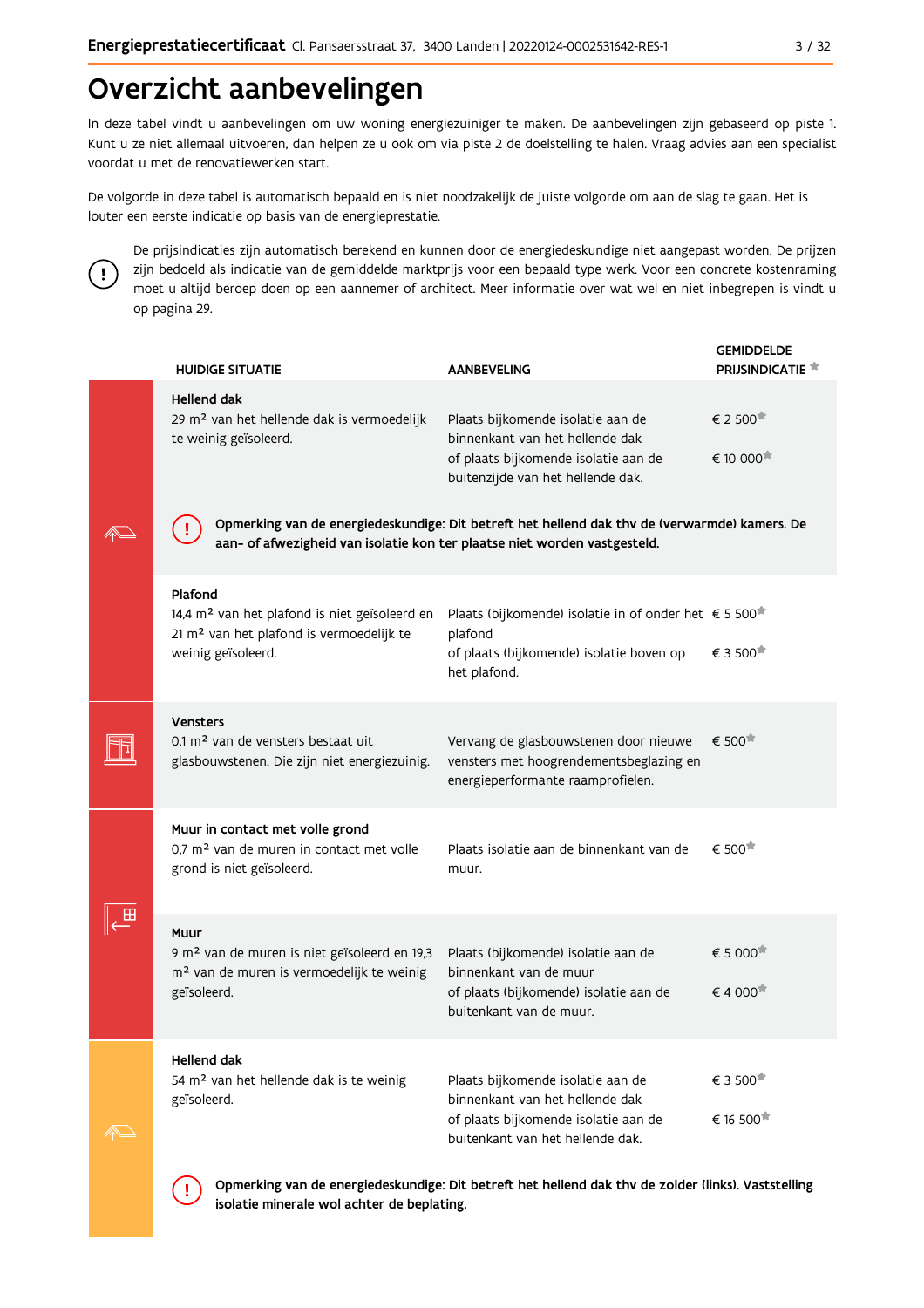|  | Muur                                                                                                                                                                                                     |                                                                                                                                                                                                                                                                                                                                                                                                                                                                                                                            |
|--|----------------------------------------------------------------------------------------------------------------------------------------------------------------------------------------------------------|----------------------------------------------------------------------------------------------------------------------------------------------------------------------------------------------------------------------------------------------------------------------------------------------------------------------------------------------------------------------------------------------------------------------------------------------------------------------------------------------------------------------------|
|  | 95 m <sup>2</sup> van de muren is te weinig geïsoleerd.                                                                                                                                                  | € 20 500<br>Plaats bijkomende isolatie aan de<br>binnenkant van de muur<br>€ 30 000 <sup>★</sup><br>of plaats bijkomende isolatie aan de<br>buitenkant van de muur.                                                                                                                                                                                                                                                                                                                                                        |
|  | bouwstenen op de zolder.                                                                                                                                                                                 | Opmerking van de energiedeskundige: Vaststelling isolatie via de open spouwmuur thv de glas-                                                                                                                                                                                                                                                                                                                                                                                                                               |
|  | Verwarming<br>83% van de woning wordt verwarmd met<br>een niet-condenserende ketel. In 17% van de<br>woning is geen verwarmingsinstallatie<br>aanwezig.                                                  | Vervang deze inefficiënte opwekker(s) door € 11 500 <sup>*</sup><br>$/ \in 23000$<br>een lucht/water of bodem/water<br>warmtepomp<br>€ 7 500<br>of door een condenserende ketel. Plaats<br>een afgiftesysteem waar nodig, bij<br>voorkeur op lage temperatuur.<br>Een condenserende ketel heeft een iets slechter rendement.<br>Gemiddeld gezien zal uw energiescore met een<br>condenserende ketel, na uitvoering van alle aanbevelingen,<br>een 20-tal kWh/(m <sup>2</sup> jaar) hoger liggen dan met een<br>warmtepomp. |
|  | Zonneboiler<br>Er is geen zonneboiler aanwezig.                                                                                                                                                          | € 5 000<br>Volgens de zonnekaart is het dak geschikt<br>voor 4,8 m <sup>2</sup> zonnecollectoren. Overweeg<br>de plaatsing van een zonneboiler.                                                                                                                                                                                                                                                                                                                                                                            |
|  | Zonnepanelen<br>Er zijn geen zonnepanelen aanwezig.                                                                                                                                                      | € 4 500<br>Volgens de zonnekaart is het dak geschikt<br>voor 18,3 m <sup>2</sup> zonnepanelen. Overweeg de<br>plaatsing van zonnepanelen.                                                                                                                                                                                                                                                                                                                                                                                  |
|  | Vensters<br>21 m <sup>2</sup> van de vensters heeft<br>hoogrendementsbeglazing (geplaatst na<br>2000). Dat is redelijk energiezuinig, maar<br>voldoet nog niet aan de energiedoelstelling.               | Als u de beglazing vervangt, zorg dan dat<br>deze voldoet aan de energiedoelstelling.                                                                                                                                                                                                                                                                                                                                                                                                                                      |
|  | Opmerking van de energiedeskundige: "Lerobel Sanco PLUS sle"                                                                                                                                             |                                                                                                                                                                                                                                                                                                                                                                                                                                                                                                                            |
|  | Dakvensters en koepels<br>0,6 m <sup>2</sup> van de dakvlakvensters of koepels<br>heeft hoogrendementsbeglazing (geplaatst<br>na 2000) met een verbeterde<br>energieprestatie. Zowel de beglazing als de | Als u de dakvlakvensters of koepels<br>vervangt, zorg dan dat deze voldoen aan<br>de energiedoelstelling.                                                                                                                                                                                                                                                                                                                                                                                                                  |

profielen voldoen echter nog niet aan de

energiedoelstelling.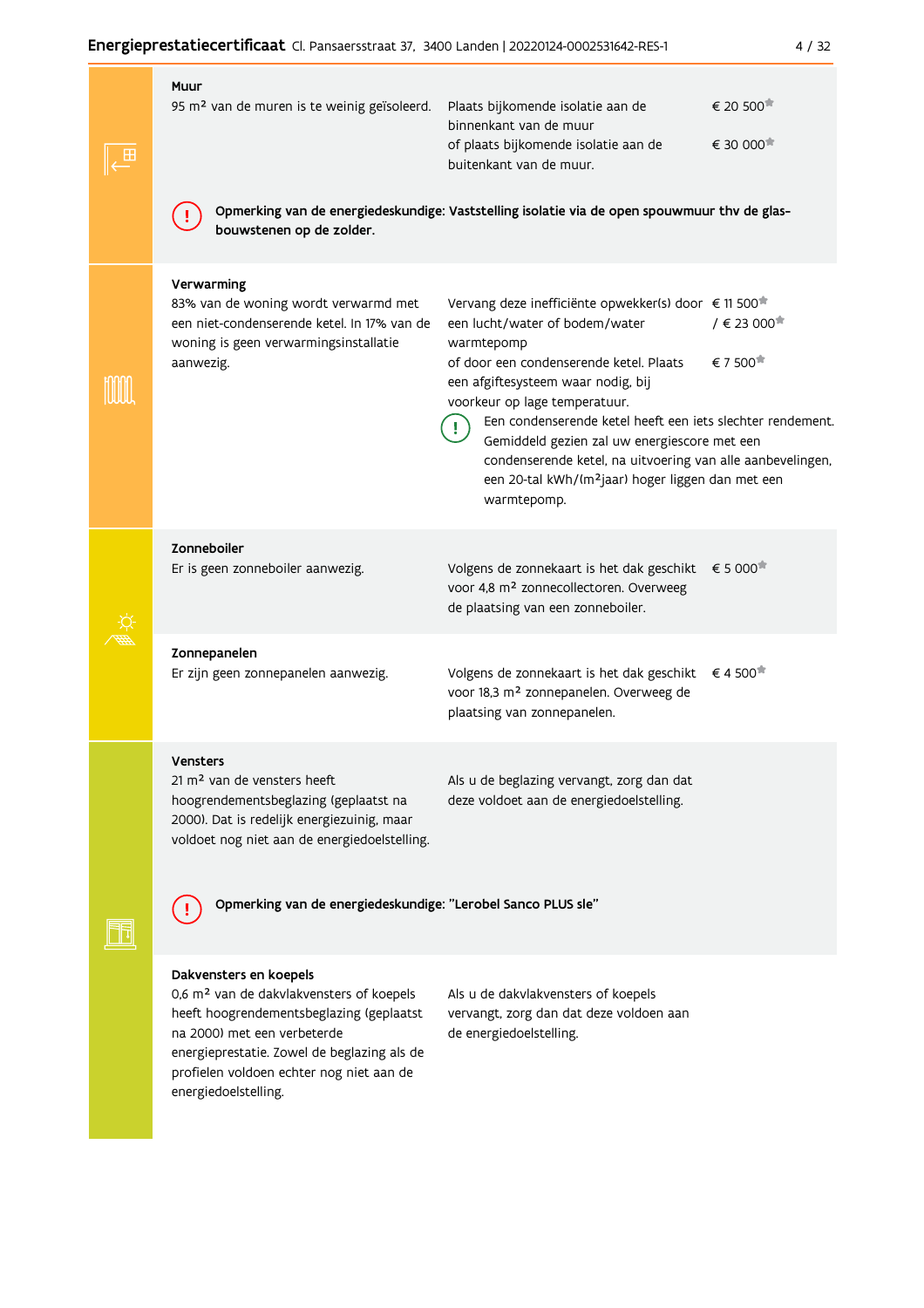| 宙 | Vloer op volle grond<br>108 m <sup>2</sup> van de vloer op volle grond isoleert<br>Overweeg bij een grondige renovatie om<br>bijkomende isolatie in de vloer te plaatsen.<br>vermoedelijk redelijk goed. Bij vloeren op<br>volle grond kunnen de warmteverliezen<br>redelijk beperkt zijn, zelfs als er maar weinig<br>isolatie aanwezig is. Deze vloer voldoet<br>echter nog niet aan de energiedoelstelling. |
|---|----------------------------------------------------------------------------------------------------------------------------------------------------------------------------------------------------------------------------------------------------------------------------------------------------------------------------------------------------------------------------------------------------------------|
|   | Proficiat! 1,9 m <sup>2</sup> van de dakvlakvensters en koepels voldoet al aan de energiedoelstelling.                                                                                                                                                                                                                                                                                                         |
|   | Proficiat! 5 m <sup>2</sup> van de deuren en poorten voldoet aan de energiedoelstelling.                                                                                                                                                                                                                                                                                                                       |
|   | Opmerking van de energiedeskundige: Dit betreft de garagepoort.                                                                                                                                                                                                                                                                                                                                                |
|   | • Energetisch helemaal niet in orde<br>Energetisch niet in orde<br>Energetisch redelijk in orde<br>• Energetisch helemaal in orde<br>Zonne-energie                                                                                                                                                                                                                                                             |

## Energielabel na uitvoering van de aanbevelingen

Als u beslist om uw woning stapsgewijs te renoveren in de hierboven gesuggereerde volgorde, geeft de onderstaande energieschaal een overzicht van waar uw woning zich na elke stap zal bevinden op de energieschaal. Verandert u de volgorde, dan verandert ook de impact van elke maatregel. Dat kan hier niet weergegeven worden.



<sup>\*</sup> Als er verschillende gangbare uitvoeringsmethodes zijn, worden de prijzen hiervan gescheiden door een schuine streep. Meer detailinformatie vindt u vanaf pagina 29.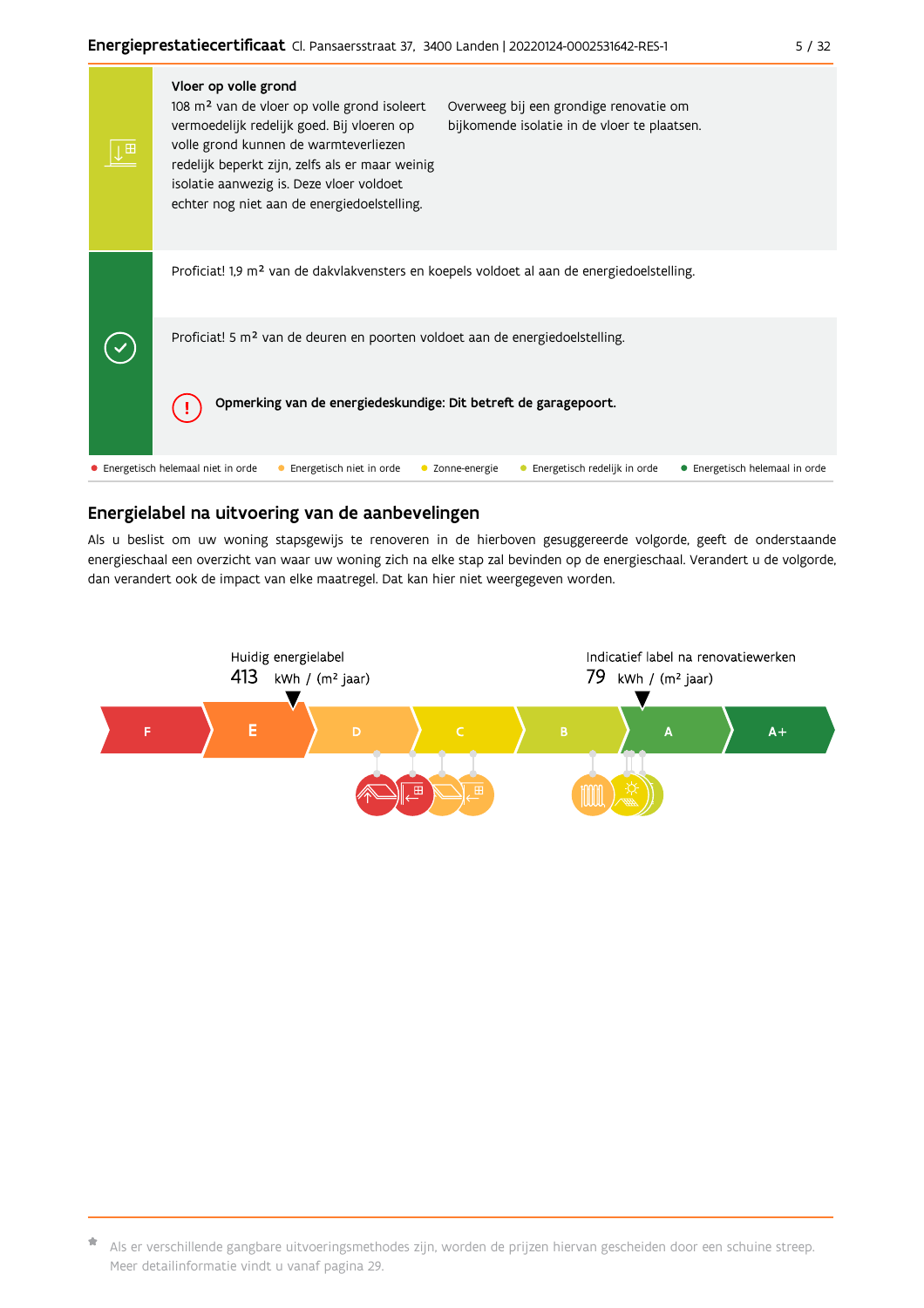## Aandachtspunten

Hou rekening met de volgende aspecten als u uw woning energiezuinig en comfortabeler wilt maken.

Luchtdichtheid: De luchtdichtheid van uw woning is niet gemeten. Een goede luchtdichtheid is nodig om de warmte niet via spleten en kieren te laten ontsnappen. Let er bij de renovatie op dat de werken luchtdicht uitgevoerd worden. U kunt nadien de luchtdichtheid laten meten om eventueel overblijvende lekken op te sporen en uw energielabel mogelijk nog te verbeteren.

Ventilatie: Uw woning beschikt mogelijk niet over voldoende ventilatievoorzieningen. Een goede ventilatie is echter noodzakelijk om een gezond binnenklimaat te garanderen. Voorzie bij uw renovatie daarom in een ventilatiesysteem. Om energie te besparen, kunt u het best kiezen voor een systeem met vraagsturing of warmteterugwinning.



Koeling en zomercomfort: Uw woning heeft kans op oververhitting. Overweeg buitenzonwering om de zon zoveel mogelijk buiten te houden tijdens de zomer. Vermijd de plaatsing van een koelinstallatie, want die verbruikt veel energie.

Sanitair warm water: Uw woning beschikt niet over een zonneboiler. Overweeg de plaatsing van een zonneboiler of warmtepompboiler. Daarmee kunt u energie besparen.

### Let op!

 $\left( \begin{array}{c} 1 \end{array} \right)$ 

De aanbevelingen, aandachtspunten en eventuele prijsindicaties op het energieprestatiecertificaat worden standaard gegenereerd op de wijze die de Vlaamse overheid heeft vastgelegd. Laat u bijstaan door een specialist om op basis van de aanbevelingen en aandachtspunten een concreet renovatieplan op te stellen. De energiedeskundige is niet aansprakelijk voor de eventuele schade die ontstaat bij het uitvoeren van de standaard gegenereerde aanbevelingen of aandachtspunten.

#### Meer informatie?

- Voor meer informatie over het energieprestatiecertificaat, gebruiksgedrag, woningkwaliteit ... kunt u terecht op www.energiesparen.be.
- Meer informatie over uw woning vindt u op uw persoonlijke woningpas. Surf naar woningpas.vlaanderen.be om uw woningpas te bekijken.
- Meer informatie over beter renoveren vindt u op www.energiesparen.be/ikbenoveer.

Gegevens energiedeskundige: MARIO LAERMANS 3380 GLABBEEK **FP15550** 

#### **Premies**

Informatie over energiewinsten, subsidies of andere financiële voordelen vindt u op www.energiesparen.be.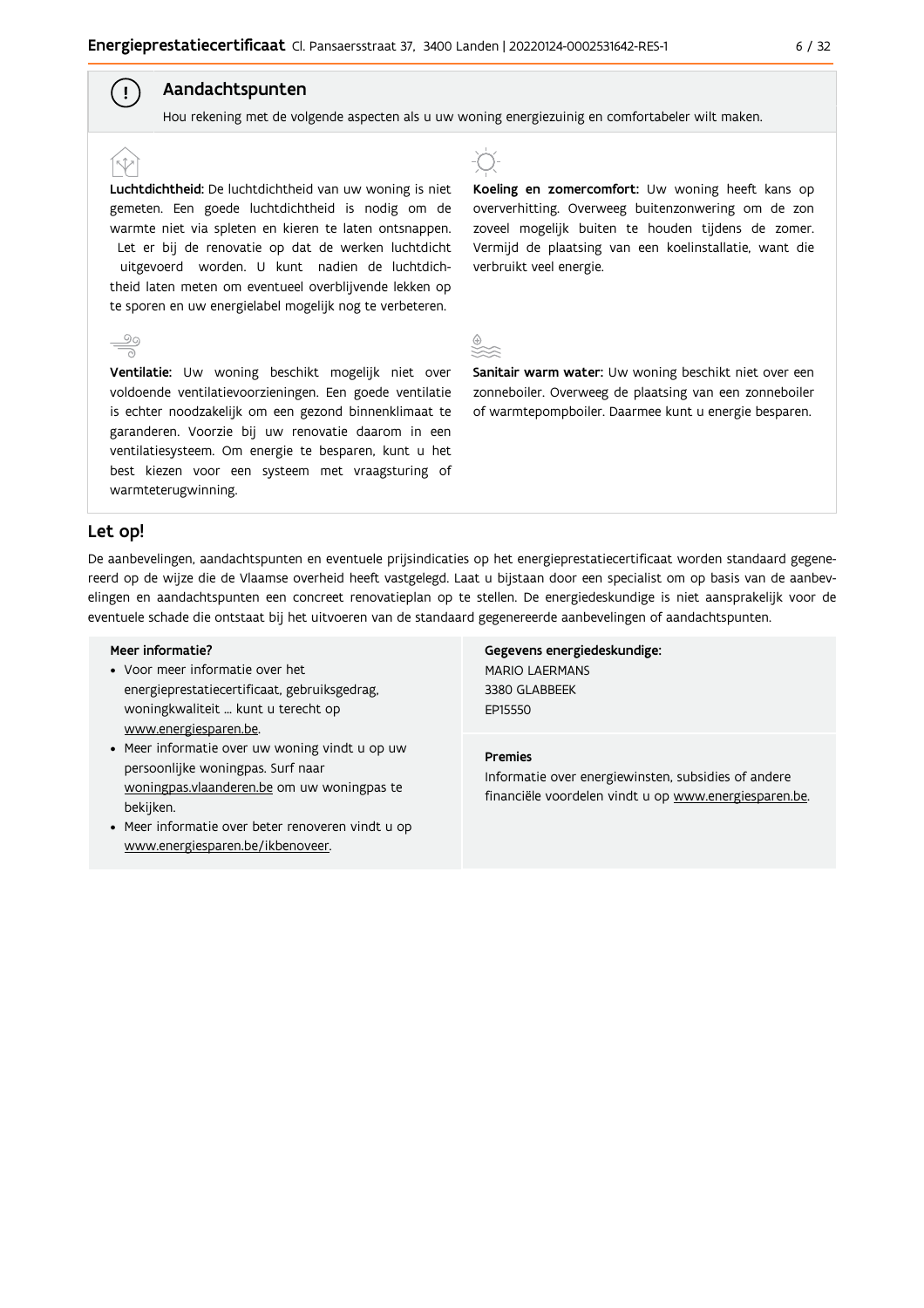## Energieprestatiecertificaat (EPC) in detail

Elk gebouw bestaat uit verschillende onderdelen die met elkaar verbonden zijn. Als u renoveert, kunt u het best al rekening houden met de werken die u later nog gaat uitvoeren.

Dit deel van het energieprestatiecertificaat gaat dieper in op de aanbevelingen van uw woning. Samen met uw architect of andere vakman kunt u op basis hiervan een renovatieplan opstellen.

### Inhoudstafel

| Daken                             | 9  |
|-----------------------------------|----|
| Vensters en deuren                | 12 |
| Muren                             | 16 |
| <b>Vloeren</b>                    | 19 |
| Ruimteverwarming                  | 21 |
| Installaties voor zonne-energie.  | 25 |
| Overige installaties              | 27 |
| Bewijsstukken gebruikt in dit EPC | 28 |
| Toelichting prijsindicaties       | 29 |
|                                   |    |

## 10 goede redenen om nu al te BENOveren

BENOveren is BEter reNOveren dan gebruikelijk is, met hogere ambities op het vlak van energieprestaties, goed gepland en met deskundig advies, zodat ook latere renovatiestappen haalbaar blijven (zie ook www.energiesparen.be/ikbenoveer). Een geBENOveerde woning biedt veel voordelen:

- 1. Een lagere energiefactuur 2. Meer comfort 3. Een gezonder binnenklimaat 4. Esthetische meerwaarde 5. Financiële meerwaarde  $\sqrt{3}$ 6. Nodig voor ons klimaat  $\begin{picture}(150,10) \put(0,0){\line(1,0){10}} \put(15,0){\line(1,0){10}} \put(15,0){\line(1,0){10}} \put(15,0){\line(1,0){10}} \put(15,0){\line(1,0){10}} \put(15,0){\line(1,0){10}} \put(15,0){\line(1,0){10}} \put(15,0){\line(1,0){10}} \put(15,0){\line(1,0){10}} \put(15,0){\line(1,0){10}} \put(15,0){\line(1,0){10}} \put(15,0){\line($ 7. Uw woning is klaar voor uw oude dag 8. Minder onderhoud 9. Vandaag al haalbaar
	- 10. De overheid betaalt mee

### Renoveren of slopen: let op voor asbest!

Asbest is een schadelijke stof die nog regelmatig aanwezig is in gebouwen. In veel gevallen kunnen asbesttoepassingen op een eenvoudige en vooral veilige manier verwijderd worden. Deze werken en eventuele bijhorende kosten zijn niet inbegrepen in het EPC. Voor meer informatie over (het herkennen van) asbest en asbestverwijdering kunt u terecht op www.ovam.be.

## Hoe wordt het EPC opgemaakt?

De eigenschappen van uw woning zijn door de energiedeskundige ingevoerd in software die door de Vlaamse overheid is opgelegd. De energiedeskundige mag zich alleen baseren op zijn vaststellingen tijdens het plaatsbezoek en op bewijsstukken die voldoen aan de voorwaarden die de Vlaamse overheid heeft opgelegd. Op basis van de invoergegevens berekent de software het energielabel en genereert automatisch aanbevelingen en eventueel ook prijsindicaties. Bij onbekende invoergegevens gaat de software uit van veronderstellingen, onder meer op basis van het (ver)bouw- of fabricagejaar. Om zeker te zijn van de werkelijke samenstelling van uw muur, dak of vloer kunt u ervoor kiezen om verder (destructief) onderzoek uit te voeren (losschroeven stopcontact, gaatje boren in een voeg, binnenafwerking tijdelijk verwijderen ...).

Voor meer informatie over de werkwijze, de bewijsstukken en de voorwaarden kunt u terecht op www.energiesparen.be.

De bewijsstukken die gebruikt zijn voor dit EPC, kan u terugvinden op pagina 28.

## **Energiedoelstelling 2050**

De energiedoelstelling van de Vlaamse Regering is om tegen 2050 alle woningen en appartementen in Vlaanderen minstens even energiezuinig te maken als een energetisch performante nieuwbouwwoning van 2017.

Ten tijde van de opmaak van dit EPC is het nog niet verplicht om aan die energiedoelstelling te voldoen. Denk echter vooruit! Hou nu al zo veel mogelijk rekening met die energiedoelstelling en streef zelfs naar beter.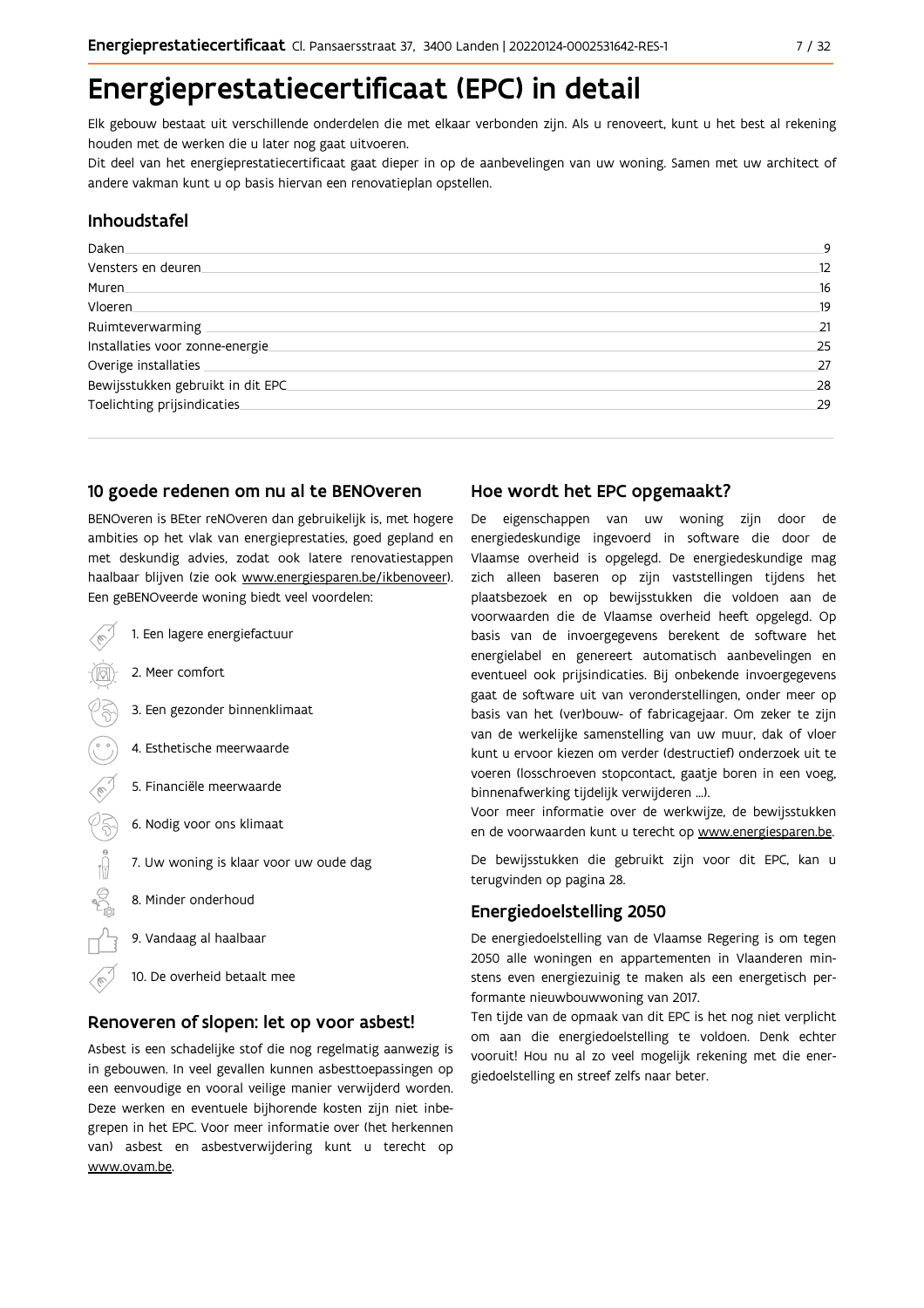## Algemene gegevens

| Gebouw id / Gebouweenheid id                                | 8095792 / 8098481            |
|-------------------------------------------------------------|------------------------------|
| Datum plaatsbezoek                                          | 21/01/2022                   |
| Referentiejaar bouw                                         | 1979                         |
| Beschermd volume (m <sup>3</sup> )                          | 503                          |
| Ruimten niet opgenomen in het beschermd volume              | ontoegankelijke zoldertippen |
| Bruikbare vloeroppervlakte (m <sup>2</sup> )                | 161                          |
| Verliesoppervlakte (m <sup>2</sup> )                        | 380                          |
| Infiltratiedebiet $(m^3/(m^2h))$                            | Onbekend                     |
| Thermische massa                                            | Half zwaar/matig zwaar       |
| Open haard(en) voor hout aanwezig                           | Neen                         |
| Niet-residentiële bestemming                                | Geen                         |
| Berekende energiescore (kWh/(m <sup>2</sup> jaar))          | 413                          |
| Karakteristiek jaarlijks primair energieverbruik (kWh/jaar) | 66.563                       |
| CO <sub>2</sub> -emissie (kg/jaar)                          | 15.463                       |
| Indicatief S-peil                                           | 95                           |
| Gemiddelde U-waarde gebouwschil (W/(m <sup>2</sup> K))      | 0.97                         |
| Gemiddeld installatierendement verwarming (%)               | 57                           |

## Verklarende woordenlijst

| beschermd volume                                    | Het volume van alle ruimten die men wenst te beschermen tegen warmteverlies naar<br>buiten, de grond en aangrenzende onverwarmde ruimten.                                                                                                                                 |
|-----------------------------------------------------|---------------------------------------------------------------------------------------------------------------------------------------------------------------------------------------------------------------------------------------------------------------------------|
| bruikbare vloeroppervlakte                          | De vloeroppervlakte binnen het beschermd volume die beloopbaar en toegankelijk is.                                                                                                                                                                                        |
| U-waarde                                            | De U-waarde beschrijft de isolatiewaarde van daken, muren, vensters  Hoe lager de<br>U-waarde, hoe beter de constructie isoleert.                                                                                                                                         |
| R-waarde                                            | De warmteweerstand van een materiaallaag. Hoe groter de R-waarde, hoe beter de<br>materiaallaag isoleert.                                                                                                                                                                 |
| lambdawaarde                                        | De warmtegeleidbaarheid van een materiaal. Hoe lager de lambdawaarde, hoe beter<br>het materiaal isoleert.                                                                                                                                                                |
| karakteristiek jaarlijks primair<br>energieverbruik | De berekende hoeveelheid primaire energie die gedurende één jaar nodig is voor de<br>verwarming, de aanmaak van sanitair warm water, de ventilatie en de koeling van een<br>woning. Eventuele bijdragen van zonneboilers en zonnepanelen worden in mindering<br>gebracht. |
| berekende energiescore                              | Een maat voor de totale energieprestatie van een woning. De berekende energiescore<br>is gelijk aan het karakteristiek jaarlijks primair energieverbuik, gedeeld door de<br>bruikbare vloeroppervlakte.                                                                   |
| S-peil                                              | Een maat voor de energieprestatie van de gebouwschil van een woning. Het S-peil<br>houdt rekening met de isolatie, de luchtdichtheid, de oriëntatie, de zonnewinsten en<br>de vormefficiëntie. Hoe lager het S-peil, hoe energie-efficiënter de gebouwschil.              |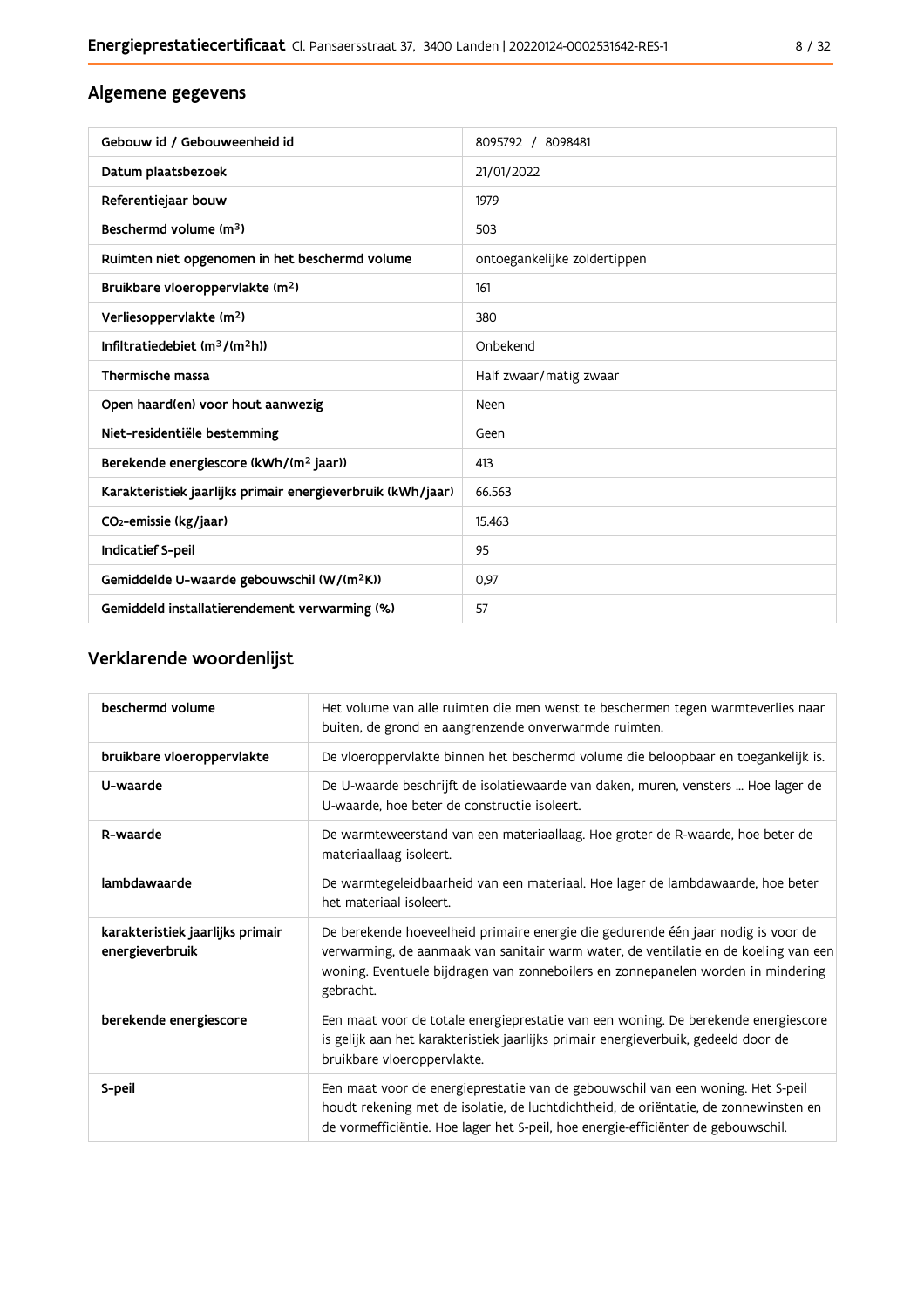## Daken

| <b>Hellend dak</b><br>29 m <sup>2</sup> van het hellende dak is vermoedelijk<br>te weinig geïsoleerd.                                              | Plaats bijkomende isolatie aan de<br>binnenkant van het hellende dak<br>of plaats bijkomende isolatie aan de<br>buitenzijde van het hellende dak.       | $\epsilon$ 2 500 $^{\ast}$<br>€ 10 000 <sup>★</sup> |
|----------------------------------------------------------------------------------------------------------------------------------------------------|---------------------------------------------------------------------------------------------------------------------------------------------------------|-----------------------------------------------------|
| aan- of afwezigheid van isolatie kon ter plaatse niet worden vastgesteld.                                                                          | Opmerking van de energiedeskundige: Dit betreft het hellend dak thv de (verwarmde) kamers. De                                                           |                                                     |
| Plafond<br>14,4 m <sup>2</sup> van het plafond is niet geïsoleerd en<br>21 m <sup>2</sup> van het plafond is vermoedelijk te<br>weinig geïsoleerd. | Plaats (bijkomende) isolatie in of onder het € 5 500 <sup><math>\pm</math></sup><br>plafond<br>of plaats (bijkomende) isolatie boven op<br>het plafond. | $\epsilon$ 3 500 $^{\star}$                         |
| <b>Hellend dak</b><br>54 $m2$ van het hellende dak is te weinig<br>geïsoleerd.                                                                     | Plaats bijkomende isolatie aan de<br>binnenkant van het hellende dak<br>of plaats bijkomende isolatie aan de<br>buitenkant van het hellende dak.        | € 3 500<br>€ 16 500 <sup><math>#</math></sup>       |
| isolatie minerale wol achter de beplating.                                                                                                         | Opmerking van de energiedeskundige: Dit betreft het hellend dak thv de zolder (links). Vaststelling                                                     |                                                     |

Bij de renovatie van uw dak kunt u het best streven naar een U-waarde van maximaal 0,24 W/(m<sup>2</sup>K). Dat komt overeen met een isolatielaag van ongeveer 14 cm minerale wol of XPS ( $\lambda_a$  = 0,035 W/(m.K)) of 12 cm PUR ( $\lambda_a$  = 0,027 W/(m.K)). Als u de isolatie van uw platte of hellende dak tussen een houten dakstructuur plaatst, moet u de isolatiedikte verhogen tot minstens 22 cm minerale wol.

Hoogstwaarschijnlijk renoveert u uw dak(en) maar één keer grondig. Isoleer daarom meteen maximaal. De energiedoelstelling van 0,24 W/(m<sup>2</sup>K) vormt de basis, maar u kunt altijd streven naar beter.

## Denk vooruit!

- · Isoleert u eerst uw dak en dan uw muren? Verleng dan nu al de dakoversteken zodat de buitenmuurisolatie luchtdicht en zonder koudebrug op de dakisolatie kan aansluiten. Plaats ook de regenwaterafvoer zodanig dat er nog plaats genoeg is om buitenmuurisolatie te plaatsen.
- · Wordt het platte dak een stuk dikker door de isolatie? Hou er dan rekening mee dat u ook de dakgoten, brandmuurtjes, dakranden, gevels ... moet verhogen.
- · Bent u van plan een ventilatiesysteem, zonneboiler of zonnepanelen te plaatsen? Hou dan nu al rekening met de nodige leidingdoorvoeren of dakverstevigingen.
- · Denk bij de renovatie van uw dak aan functies die u later nog wilt toevoegen (bijvoorbeeld een zolderkamer wordt bureau) en zorg nu al voor voldoende daglicht door bijvoorbeeld dakvlakvensters te integreren in uw dak.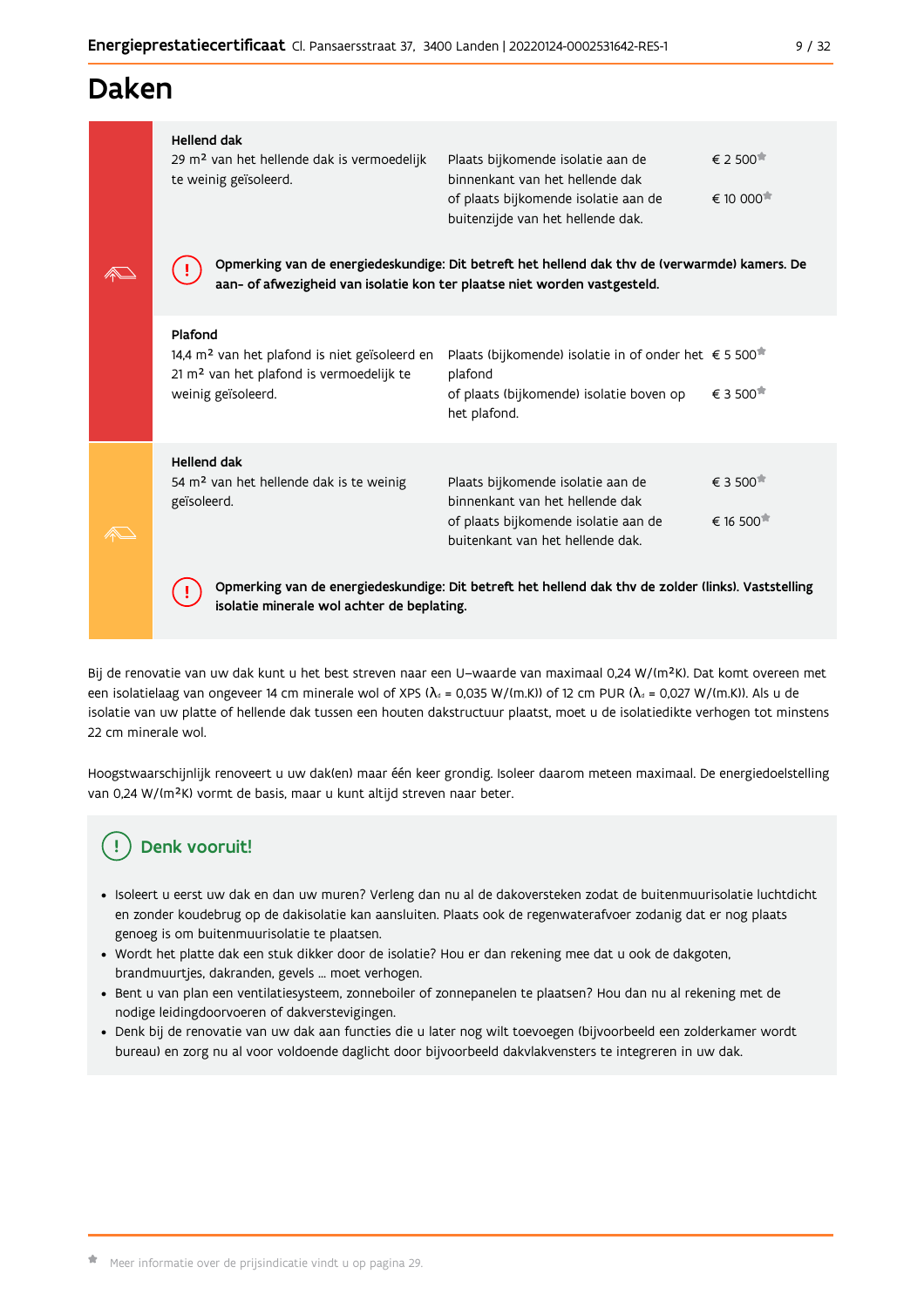## Een hellend dak isoleren

Een hellend dak kunt u aan de buiten- of binnenkant isoleren.

### 1. Dak isoleren aan de buitenkant

De isolatie wordt boven op de draagconstructie geplaatst. Daarboven komen een onderdak en dakbedekking (pannen, leien ...).



1. Dampscherm | 2. Isolatie | 3. Onderdak | 4. Dakbekleding  $\Theta$ 

- · Isolatieplaten kunnen doorlopen, waardoor er geen risico is op koudebruggen bij de aansluiting met de muurisolatie.
- · Bestaande dakconstructie kan van binnenuit volledig zichtbaar blijven en binnenafwerking kan behouden worden.
- · U hebt de mogelijkheid om uw dak aan de buitenkant een nieuwe look te geven (met nieuwe dakbedekkingsmaterialen).

## $\odot$

- · Meestal moeilijker uitvoerbaar en duurder, omdat de dakbedekking, panlatten en tengellatten eerst verwijderd moeten worden.
- · Niet altijd mogelijk of wenselijk, bijvoorbeeld door de aansluiting op aanpalende daken, of omdat de dakvlakvensters dan in de hoogte moeten worden aangepast.

## Een plafond isoleren

Als de ruimte onder uw hellende dak onverwarmd blijft of ontoegankelijk is, kunt u beter het plafond isoleren. Zo bespaart u dubbel: op uw energiefactuur, maar ook op het isolatiemateriaal en de plaatsing. U kunt de isolatie boven op de vloerplaat plaatsen.

### 2. Dak isoleren aan de binnenkant

De isolatie wordt tussen en onder de dakconstructie aan de binnenkant geplaatst. Daartegen komt een dampscherm en, indien gewenst, een binnenafwerking.



1. Onderdak | 2. Isolatie | 3. Dampscherm | 4. binnenafwerking

### $\bigoplus$

- Als de dakconstructie in goede staat is en er een onderdak aanwezig is, is isolatie aan de binnenkant van het dak de goedkoopste oplossing.
- · U kunt de werken eventueel zelf uitvoeren volgens de regels van de kunst.
- · Uw dak krijgt een nieuwe look aan de binnenkant (bv. met gipsplaten en afwerking).

## $\odot$

- · Er is extra aandacht nodig voor de overgang van de dakisolatie naar de muurisolatie.
- · Dit kan enkel uitgevoerd worden indien er een dampopen onderdak aanwezig is.
- · U verliest het originele uitzicht van de bestaande dakconstructie en er gaat vaak zolderruimte verloren.

Bij een vloeropbouw met houten elementen kunt u de isolatie tussen de balken aanbrengen. Als de zolder wordt gebruikt, moet u een loopvloer plaatsen. Isoleer goed rond het trapgat en voorzie in isolatie in het zolderluik.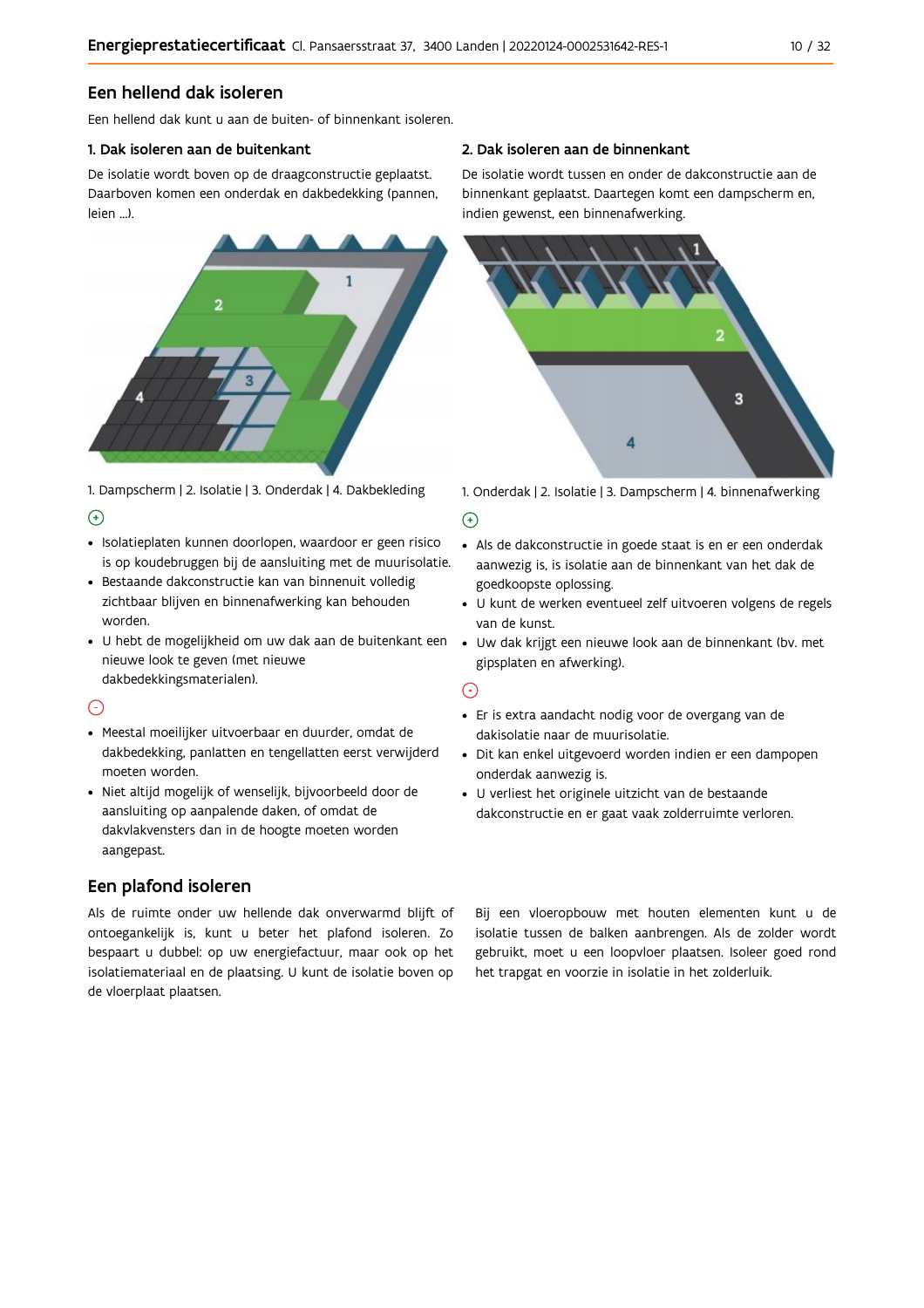#### Pas op! (!)

- · Zorg steeds dat de isolatie wind- en luchtdicht geplaatst wordt. Anders gaat een groot deel van het isolatie-effect teniet.
- · Het extra gewicht op de bestaande constructie van het dak heeft mogelijk een impact op de draagkracht en stabiliteit van het dak, de gevels en de fundering.
- · Door het isoleren van het dak gaat de luchtdichtheid van uw woning er op vooruit en kan de luchtverversing niet meer gebeuren via spleten en kieren. Voorzie dus een ventilatiesysteem om uw woning te ventileren. Dat is niet enkel essentieel om vochtproblemen te vermijden, maar ook voor uw gezondheid en uw comfort.

Laat u bijstaan door een architect, aannemer of vakman voor deskundig advies en een goede uitvoering van de werken.

## Technische fiche daken

De energiedeskundige heeft de onderstaande gegevens ingevoerd. Bezorg die gegevens aan uw vakman.

|                                  | Beschrijving       | Oriëntatie               | Netto-oppervlakte (m <sup>2</sup> ) | bekend<br>$U$ – waarde $W(m^2K))$ | bekend<br>R-waarde l<br>(m <sup>2</sup> K/W) | Isolatie                    | Refjaar renovatie        | R-waarde isolatie<br>bekend (m <sup>2</sup> K/W) | Luchtlaag | Daktype | U-waarde<br>Berekende l<br>(W/(m <sup>2</sup> K)) |
|----------------------------------|--------------------|--------------------------|-------------------------------------|-----------------------------------|----------------------------------------------|-----------------------------|--------------------------|--------------------------------------------------|-----------|---------|---------------------------------------------------|
|                                  | Hellend dak voor   |                          |                                     |                                   |                                              |                             |                          |                                                  |           |         |                                                   |
| $\bullet$                        | DV1                | <b>NO</b>                | 31                                  | $\overline{\phantom{a}}$          |                                              | 60mm MW<br>tussen regelwerk | $\overline{\phantom{a}}$ | 1,20                                             | afwezig   | a       | 0,86                                              |
| ۰                                | DV <sub>2</sub>    | <b>NO</b>                | 14                                  | $\overline{\phantom{a}}$          | $\overline{\phantom{a}}$                     | isolatie onbekend           | $\overline{\phantom{a}}$ | $\overline{\phantom{a}}$                         | onbekend  | a       | 1,46                                              |
|                                  | Hellend dak achter |                          |                                     |                                   |                                              |                             |                          |                                                  |           |         |                                                   |
| $\bullet$                        | DA1                | ZW                       | 24                                  | $\overline{\phantom{a}}$          | $\overline{a}$                               | 60mm MW<br>tussen regelwerk | $\overline{\phantom{a}}$ | 1,20                                             | afwezig   | a       | 0,86                                              |
| ٠                                | DA <sub>2</sub>    | ZW                       | 14,6                                | $\overline{\phantom{0}}$          | $\overline{\phantom{0}}$                     | isolatie onbekend           | $\overline{\phantom{a}}$ | $\overline{\phantom{a}}$                         | onbekend  | a       | 1,46                                              |
| Plafond onder onverwarmde ruimte |                    |                          |                                     |                                   |                                              |                             |                          |                                                  |           |         |                                                   |
| ٠                                | PF3                | $\overline{\phantom{a}}$ | 7,6                                 | $\overline{\phantom{a}}$          | $\overline{\phantom{a}}$                     | <b>MW</b>                   | $\overline{\phantom{a}}$ | $\overline{\phantom{a}}$                         | onbekend  | a       | 0,97                                              |
| ٠                                | PF <sub>2</sub>    | $\overline{\phantom{a}}$ | 13,8                                | $\overline{\phantom{a}}$          | $\overline{\phantom{a}}$                     | isolatie onbekend           | $\overline{\phantom{a}}$ | $\overline{\phantom{a}}$                         | onbekend  | a       | 1,45                                              |
|                                  | PF <sub>1</sub>    | $\overline{\phantom{a}}$ | 14,4                                | $\overline{\phantom{a}}$          | -                                            | isolatie afwezig            | $\overline{\phantom{a}}$ | 0,00                                             | onbekend  | a       | 2,86                                              |

#### Legende

a dak niet in riet of cellenbeton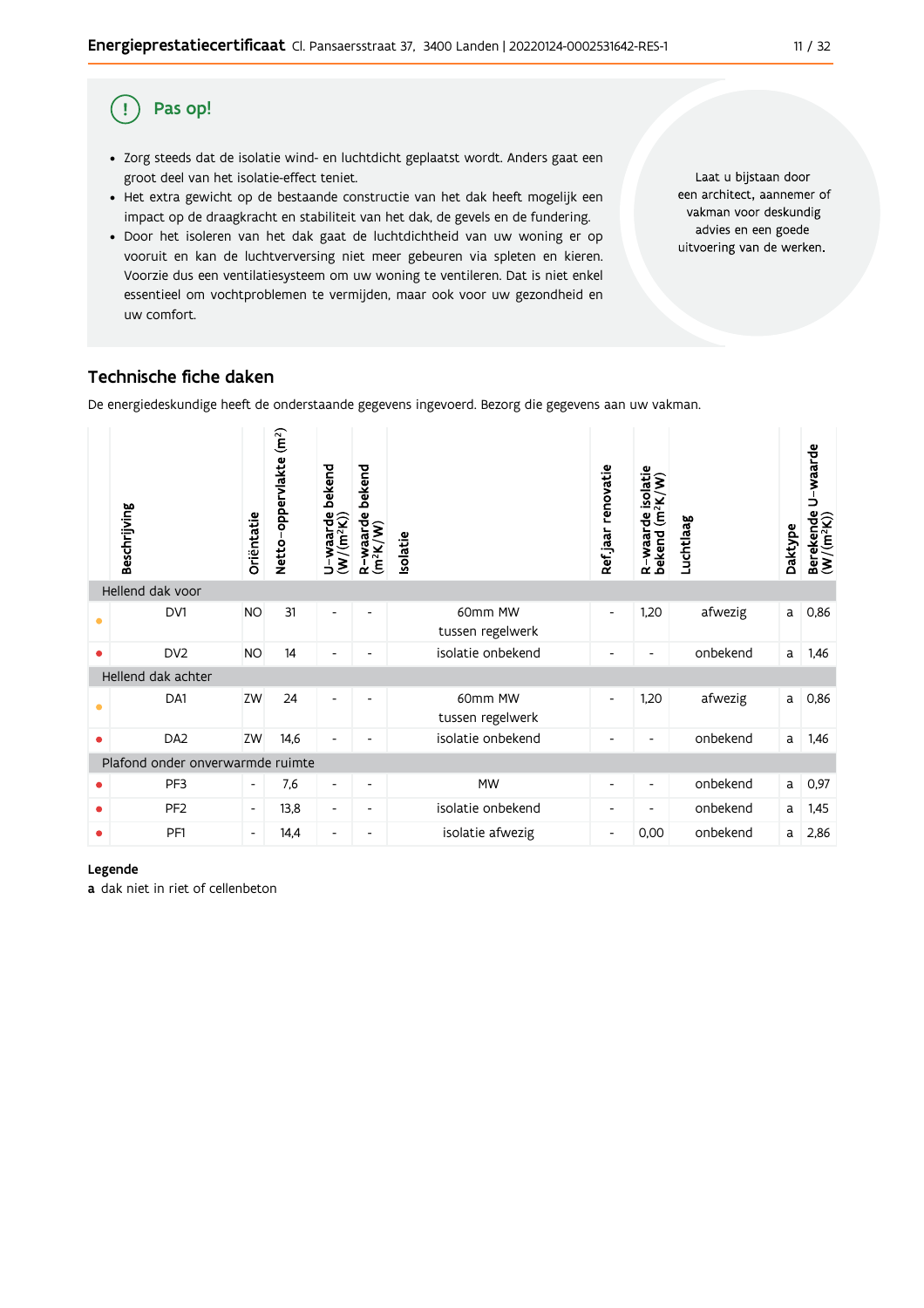## Vensters en deuren

## Vensters € 500 0,1 m<sup>2</sup> van de vensters bestaat uit Vervang de glasbouwstenen door nieuwe FFI glasbouwstenen. Die zijn niet energiezuinig. vensters met hoogrendementsbeglazing en energieperformante raamprofielen. Vensters 21 m<sup>2</sup> van de vensters heeft Als u de beglazing vervangt, zorg dan dat hoogrendementsbeglazing (geplaatst na deze voldoet aan de energiedoelstelling. 2000). Dat is redelijk energiezuinig, maar voldoet nog niet aan de energiedoelstelling. Opmerking van de energiedeskundige: "Lerobel Sanco PLUS sle" ₫. FF Dakvensters en koepels 0,6 m<sup>2</sup> van de dakvlakvensters of koepels Als u de dakvlakvensters of koepels heeft hoogrendementsbeglazing (geplaatst vervangt, zorg dan dat deze voldoen aan na 2000) met een verbeterde de energiedoelstelling. energieprestatie. Zowel de beglazing als de profielen voldoen echter nog niet aan de energiedoelstelling. Proficiat! 1,9 m<sup>2</sup> van de dakvlakvensters en koepels voldoet al aan de energiedoelstelling. Proficiat! 5 m<sup>2</sup> van de deuren en poorten voldoet aan de energiedoelstelling. Opmerking van de energiedeskundige: Dit betreft de garagepoort. Ţ

De kwaliteit van zowel de beglazing als de profielen bepaalt de energieprestatie van uw vensters. Kies altijd voor dubbele hoogrendementsbeglazing of drievoudige beglazing met een U-waarde van maximaal 1,0 W/(m<sup>2</sup>K). Bij de renovatie van vensters kunt u het best streven naar een U-waarde van maximaal 1,5 W/(m<sup>2</sup>K) voor de vensters (glas + profielen). Naast de vensters in de gevel verdienen ook dakvlakvensters, koepels, lichtstraten, polycarbonaatplaten en glasbouwstenen de nodige aandacht.

Hoogstwaarschijnlijk vervangt u uw buitenschrijnwerk maar één keer. Kies daarom meteen voor de meest energie-efficiënte oplossing.

## Denk vooruit!

- · Vervangt u eerst uw buitenschrijnwerk en isoleert u pas nadien uw gevels? Zorg er nu al voor dat de buitenmuurisolatie zonder koudebruggen op de profielen van uw vensters en deuren zal kunnen aansluiten. Zo vermijdt u condensatie en schimmelvorming in uw woning.
- Bent u van plan om ventilatie te plaatsen met natuurlijke toevoer, eventueel in combinatie met mechanische afvoer? Bouw dan nu al ventilatieroosters in de vensters in.
- · Bent u van plan geautomatiseerde buitenzonwering te plaatsen? Breng dan nu al de nodige bekabeling aan.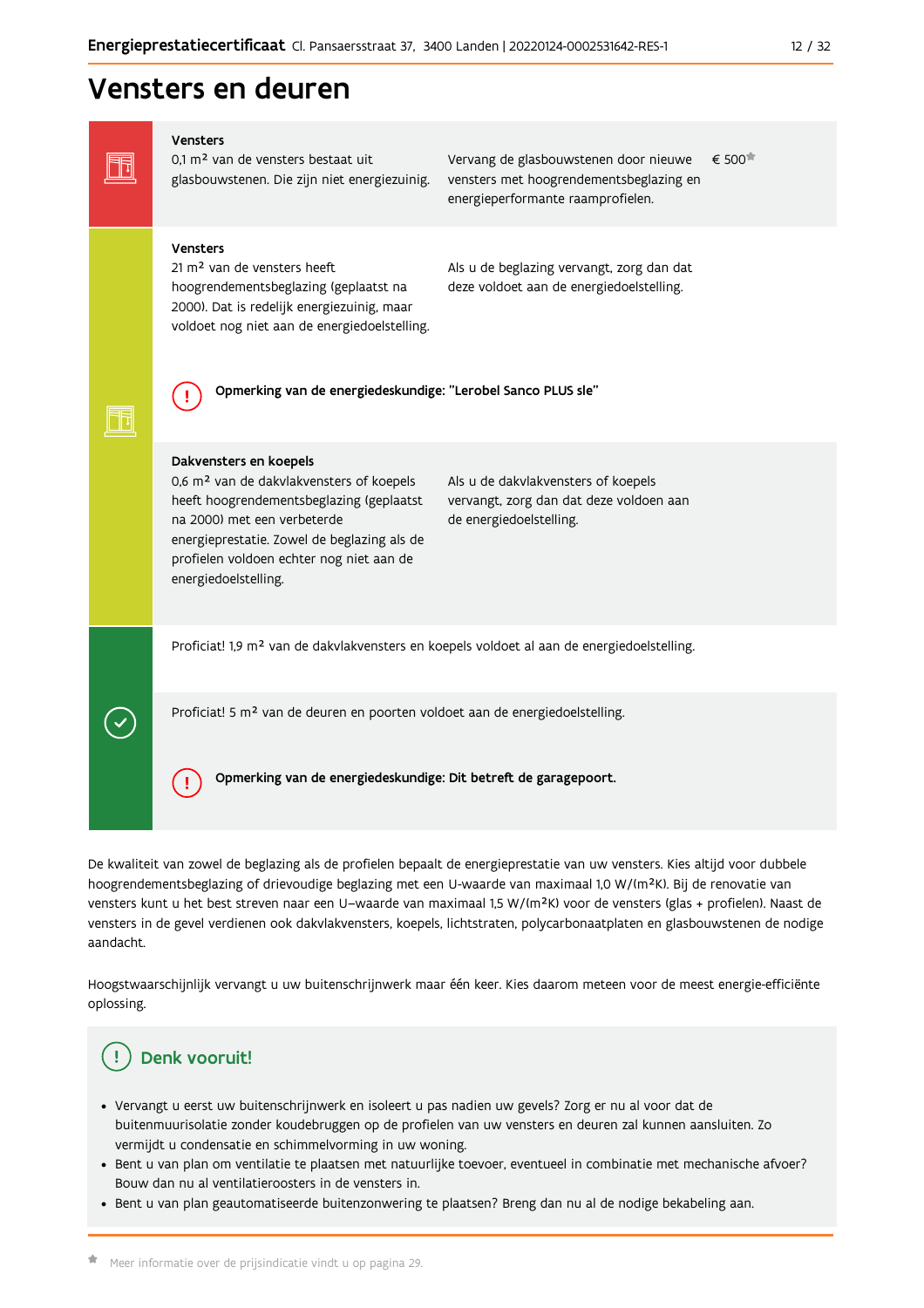### Vensters vervangen

Het venster (glas + profielen) in zijn geheel vervangen is op energetisch vlak de beste oplossing. Als het om bepaalde redenen (esthetisch, bouwkundige regelgeving ...) niet mogelijk of gewenst is om het volledige venster te vervangen, vervang dan minstens het glas of plaats een dubbel raam of voorzetglas. Besteed altijd voldoende aandacht aan een luchtdichte plaatsing van het buitenschrijnwerk.

Beschikt u nog over oude rolluikkasten? Vervang ze door geïsoleerde luchtdichte kasten.



· Dankzij de vervanging van het buitenschrijnwerk gaat de luchtdichtheid van uw woning er sterk op vooruit en kan de luchtverversing niet meer gebeuren via spleten en kieren. Voorzie dus een ventilatiesysteem om uw woning te ventileren. Dat is niet enkel essentieel om vochtproblemen te vermijden, maar ook voor uw gezondheid en uw comfort.

Laat u bijstaan door een architect, aannemer of vakman voor deskundig advies en een goede uitvoering van de werken.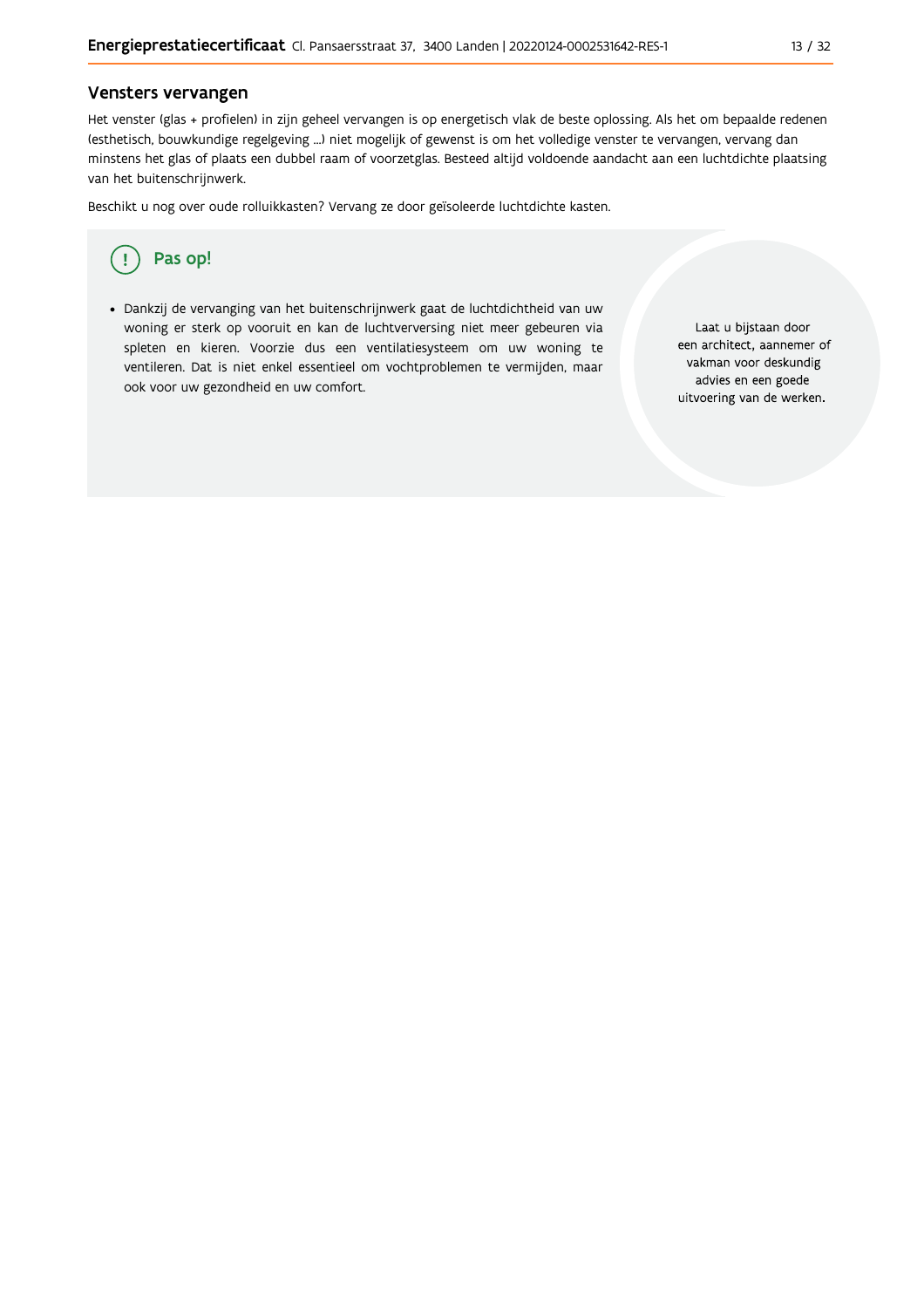### Technische fiche van de vensters

De energiedeskundige heeft de onderstaande gegevens ingevoerd. Bezorg die gegevens aan uw vakman.

|           | Beschrijving          | Oriëntatie | Helling      | Oppervlakte (m <sup>2</sup> ) | U-waarde bekend<br>(W/(m <sup>2</sup> K)) | <b>Beglazing</b>                                       | Buitenzonwering          | Profiel                  | Berekende U-waarde<br>(W/(m <sup>2</sup> K)) |
|-----------|-----------------------|------------|--------------|-------------------------------|-------------------------------------------|--------------------------------------------------------|--------------------------|--------------------------|----------------------------------------------|
|           | In voorgevel          |            |              |                               |                                           |                                                        |                          |                          |                                              |
| ٠         | VG1-GL2               |            | NO verticaal | 2,6                           | $\overline{a}$                            | HR-glas b<br>U=1,40 W/(m <sup>2</sup> K)<br>$g = 0,60$ |                          | kunst>2000               | 1,82                                         |
| $\bullet$ | VG1-GL1               |            | NO verticaal | 3,1                           | $\overline{\phantom{a}}$                  | HR-glas b<br>U=1,40 W/(m <sup>2</sup> K)<br>$g = 0,60$ |                          | kunst>2000               | 1,82                                         |
|           | In achtergevel        |            |              |                               |                                           |                                                        |                          |                          |                                              |
|           | AG1-GL1               |            | ZW verticaal | 3,2                           | $\overline{\phantom{a}}$                  | HR-glas b<br>U=1,40 W/(m <sup>2</sup> K)<br>$g = 0,60$ |                          | kunst>2000               | 1,82                                         |
| ۰         | AG1-GL3               |            | ZW verticaal | 5,9                           | $\overline{a}$                            | HR-glas b<br>U=1,30 W/(m <sup>2</sup> K)<br>$g = 0,28$ |                          | kunst>2000               | 1,75                                         |
| $\bullet$ | AG1-GL2               |            | ZW verticaal | 2,5                           | $\overline{\phantom{a}}$                  | HR-glas b<br>U=1,30 W/(m <sup>2</sup> K)<br>$g = 0,28$ |                          | kunst>2000               | 1,75                                         |
|           | In linkergevel        |            |              |                               |                                           |                                                        |                          |                          |                                              |
|           | LG1-GL4               |            | ZO verticaal | 0,3                           | $\overline{\phantom{a}}$                  | HR-glas b<br>U=1,40 W/(m <sup>2</sup> K)<br>$g = 0,60$ |                          | kunst>2000               | 1,82                                         |
| $\bullet$ | LG1-GL3               |            | ZO verticaal | 0,3                           | $\overline{\phantom{a}}$                  | HR-glas b<br>U=1,40 W/(m <sup>2</sup> K)<br>$g = 0,60$ | $\overline{\phantom{a}}$ | kunst>2000               | 1,82                                         |
| $\bullet$ | LG1-GL2               |            | ZO verticaal | 3,1                           | $\overline{\phantom{a}}$                  | HR-glas b<br>U=1,40 W/(m <sup>2</sup> K)<br>$g = 0,60$ |                          | kunst>2000               | 1,82                                         |
| ۰         | LG1-GL1               |            | ZO verticaal | $0,1$                         | $\overline{\phantom{a}}$                  | glasbouwstenen                                         | $\overline{\phantom{a}}$ | geen                     | 3,50                                         |
|           | In hellend dak voor   |            |              |                               |                                           |                                                        |                          |                          |                                              |
| $\bullet$ | DV2-GL1               | <b>NO</b>  | 45           | 1                             | 1,30                                      | HR-glas b<br>U=1,00 W/(m <sup>2</sup> K)<br>$g = 0,46$ | $\overline{a}$           | $\overline{a}$           |                                              |
| $\bullet$ | DV1-GL1               | <b>NO</b>  | 45           | 0,6                           | $\overline{\phantom{a}}$                  | HR-glas b<br>U=1,20 W/(m <sup>2</sup> K)<br>g=0,64     | $\overline{a}$           | hout                     | 1,83                                         |
|           | In hellend dak achter |            |              |                               |                                           |                                                        |                          |                          |                                              |
| $\bullet$ | DA2-GL1               | ZW         | 45           | 1                             | 1,30                                      | HR-glas b<br>U=1,00 W/(m <sup>2</sup> K)<br>$g=0,46$   | $\overline{\phantom{m}}$ | $\overline{\phantom{a}}$ |                                              |

### Legende glastypes

HR-glas b Hoogrendementsglas bouwjaar >= 2000

glasbouwstenen Glasbouwstenen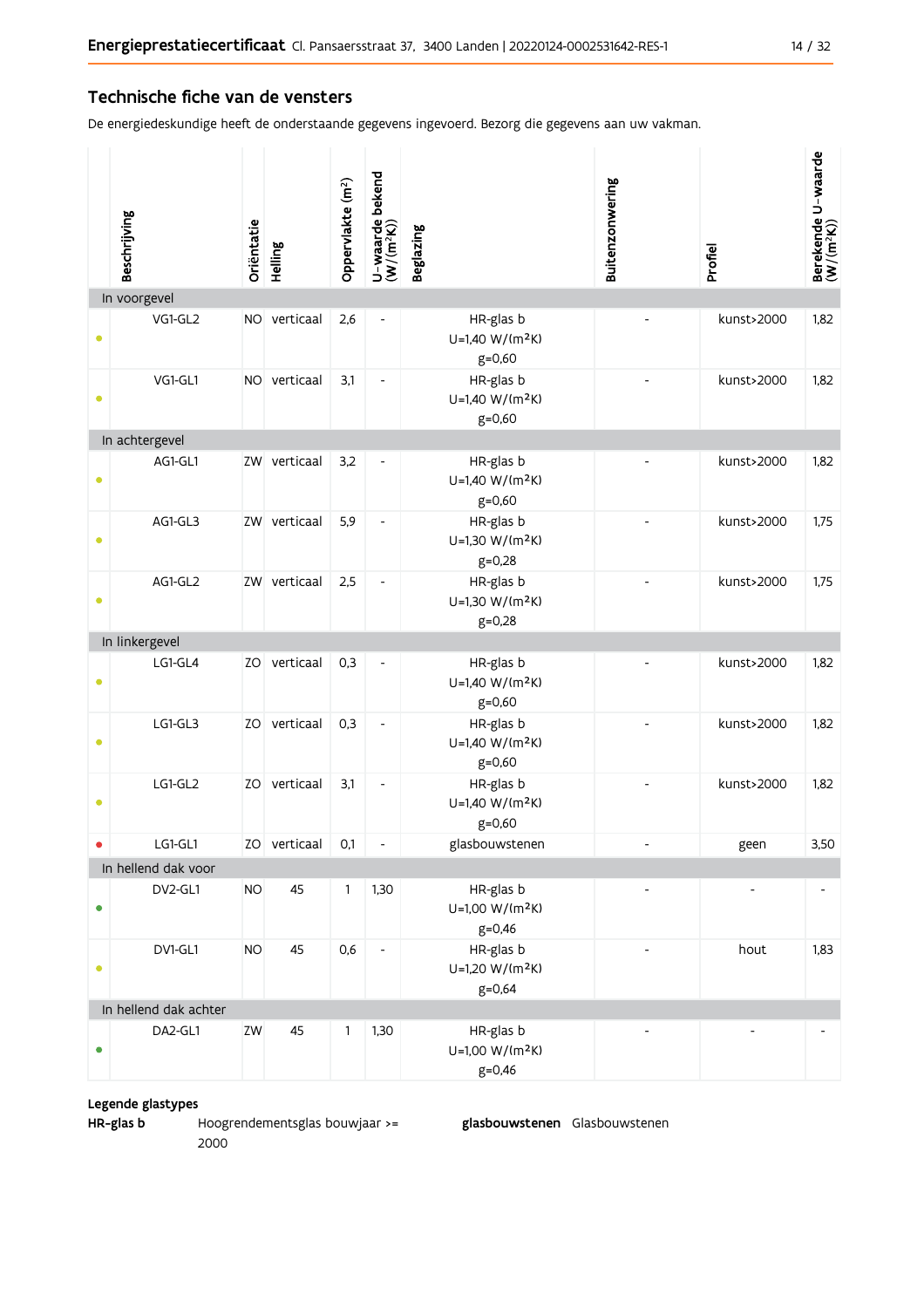| M.<br>۰. | v<br>× |
|----------|--------|
|----------|--------|

### Legende profieltypes

| hout       | Houten profiel                      | geen | Geen profiel |
|------------|-------------------------------------|------|--------------|
| kunst>2000 | Kunststof profiel, 2 of meer kamers |      |              |
|            | ≥2000                               |      |              |

## Technische fiche van de deuren, poorten en panelen

De energiedeskundige heeft de onderstaande gegevens ingevoerd. Bezorg die gegevens aan uw vakman.



Legende deur/paneeltypes

a deur/paneel in metaal

Legende profieltypes

Metalen profiel, niet thermisch metaal niet therm onderbroken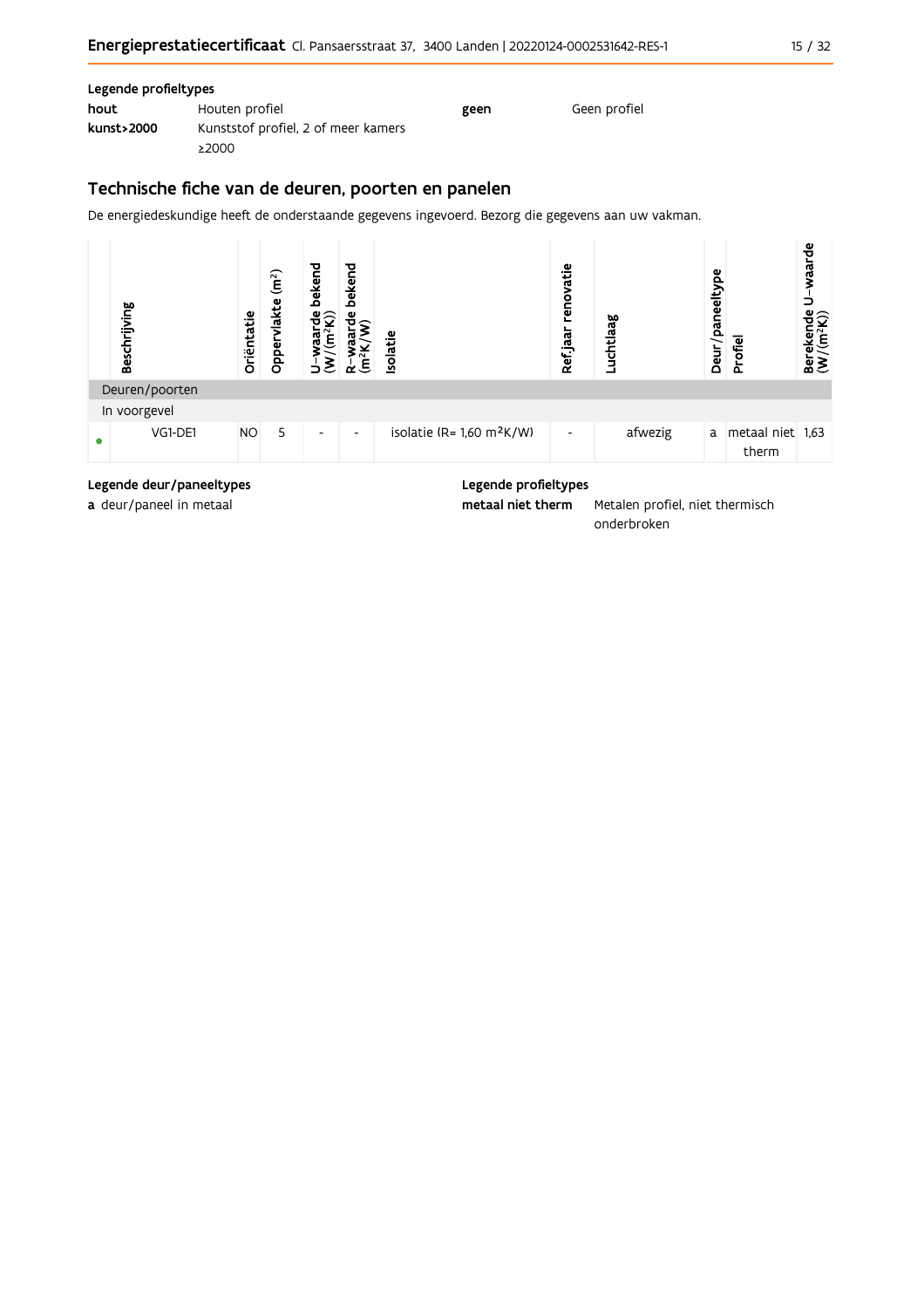## **Muren**

|  | Muur in contact met volle grond<br>0.7 m <sup>2</sup> van de muren in contact met volle<br>grond is niet geïsoleerd.                     | Plaats isolatie aan de binnenkant van de<br>muur.                                                                                  | $\epsilon$ 500 $\pi$                                                     |  |  |  |
|--|------------------------------------------------------------------------------------------------------------------------------------------|------------------------------------------------------------------------------------------------------------------------------------|--------------------------------------------------------------------------|--|--|--|
|  | Muur<br>9 m <sup>2</sup> van de muren is niet geïsoleerd en 19,3<br>m <sup>2</sup> van de muren is vermoedelijk te weinig<br>geïsoleerd. | Plaats (bijkomende) isolatie aan de<br>binnenkant van de muur<br>of plaats (bijkomende) isolatie aan de<br>buitenkant van de muur. | $\epsilon$ 5 000 <sup><math>\star</math></sup><br>$\epsilon$ 4 000 $\pi$ |  |  |  |
|  | Muur<br>95 m <sup>2</sup> van de muren is te weinig geïsoleerd.                                                                          | Plaats bijkomende isolatie aan de<br>binnenkant van de muur<br>of plaats bijkomende isolatie aan de<br>buitenkant van de muur.     | € 20 500 <sup>★</sup><br>€ 30 000 <sup>★</sup>                           |  |  |  |
|  | Opmerking van de energiedeskundige: Vaststelling isolatie via de open spouwmuur thv de glas-<br>bouwstenen op de zolder.                 |                                                                                                                                    |                                                                          |  |  |  |

Bij de isolatie van de muren kunt u het best streven naar een U-waarde van maximaal 0,24 W/(m<sup>2</sup>K). Dat komt overeen met een isolatielaag van ongeveer 14 cm minerale wol, EPS of XPS ( $\lambda_a$  = 0,035 W/(mK)) of 10 cm PUR of PIR ( $\lambda_a$  = 0,023 W/(mK)). Als u de isolatie tussen regelwerk plaatst, breng dan minstens 6 cm extra isolatie aan.

Hoogstwaarschijnlijk renoveert u uw muren maar één keer grondig. Isoleer daarom meteen maximaal. De energiedoelstelling van 0,24 W/(m<sup>2</sup>K) vormt de basis, maar u kunt altijd streven naar beter.

# Pas op!

- · De warmteverliezen worden niet alleen beperkt door goed te isoleren, maar ook door luchtlekken te vermijden. Besteed voldoende aandacht aan het luchtdicht aansluiten van de muurisolatie op vensters en deuren, de vloer en het dak.
- · Door het isoleren van de muren gaat de luchtdichtheid van uw woning er op vooruit en kan de luchtverversing niet meer gebeuren via spleten en kieren. Voorzie dus een ventilatiesysteem om uw woning te ventileren. Dat is niet enkel essentieel om vochtproblemen te vermijden, maar ook voor uw gezondheid en uw comfort.

Laat u bijstaan door een architect, aannemer of vakman voor deskundig advies en een goede uitvoering van de werken.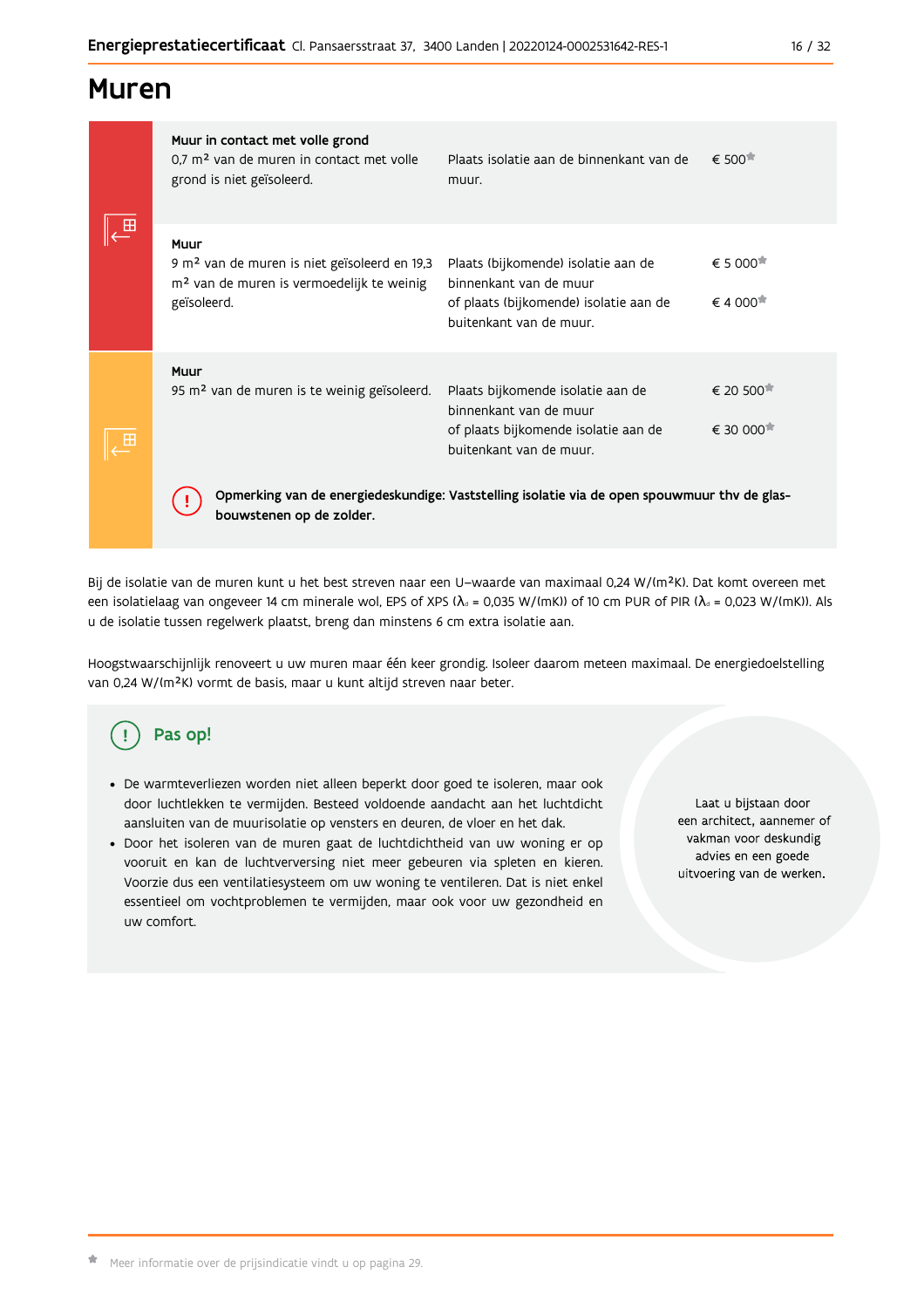## Methodes om buitenmuren te isoleren

Er bestaan een aantal methodes om muren te isoleren. U kunt die methodes combineren om de energiedoelstelling van 0,24 W/(m<sup>2</sup>K) te halen.

## Muren aan de buitenkant isoleren

Dat kan door een extra buitenmuur met een geïsoleerde spouw op te trekken of door isolatiemateriaal aan te brengen met daarop een bepleistering of een nieuwe gevelbekleding.



1. Buitenmuur | 2. Isolatie | 3. Vochtscherm | 4. Afwerkingslaag | 5. Stijl- en regelwerk (optioneel)

## $\bigoplus$

- Bouwfysisch veruit de beste oplossing.
- Koudebruggen worden weggewerkt.
- · Nieuw uitzicht van de woning.

## $\odot$

### • Vrij dure oplossing.

- · Niet toepasbaar bij beschermde of siergevels.
- Soms is een stedenbouwkundige vergunning vereist.

## Denk vooruit!

- · Nadien uw dak isoleren? Zorg nu al dat de dakisolatie zal kunnen aansluiten op de muurisolatie.
- · Vernieuw eerst vensters en deuren (indien nodig), zodat de buitenisolatie hierop kan aansluiten.
- Hou nu al rekening met later te plaatsen zonwering.

## Muren aan de binnenkant isoleren

Isolatieplaten kunnen rechtstreeks op de bestaande muur bevestigd worden of een structuur in hout of metaal kan opgevuld worden met isolatie ('voorzetwandsysteem'). Binnenisolatie is een delicaat werk. Vraag advies aan een vakman of laat het uitvoeren door een gecertificeerd aannemer



1. Buitengevel | 2. Isolatie | 3. Dampscherm | 4. Binnenafwerking | 5. Stijl- en regelwerk (optioneel)

## $\bigoplus$

- Relatief eenvoudig zelf uit te voeren.
- Geen invloed op het uitzicht van de woning.

## ⊝

- Bouwfysisch de meest delicate oplossing.
- · De binnenruimte verkleint en stopcontacten, leidingen en radiatoren moeten worden verplaatst.

## Denk vooruit!

- Vernieuw eerst vensters en deuren (indien nodig), zodat de binnenisolatie hierop kan aansluiten.
- · Breng eventueel wandverstevigingen aan om later kaders en kasten te kunnen ophangen.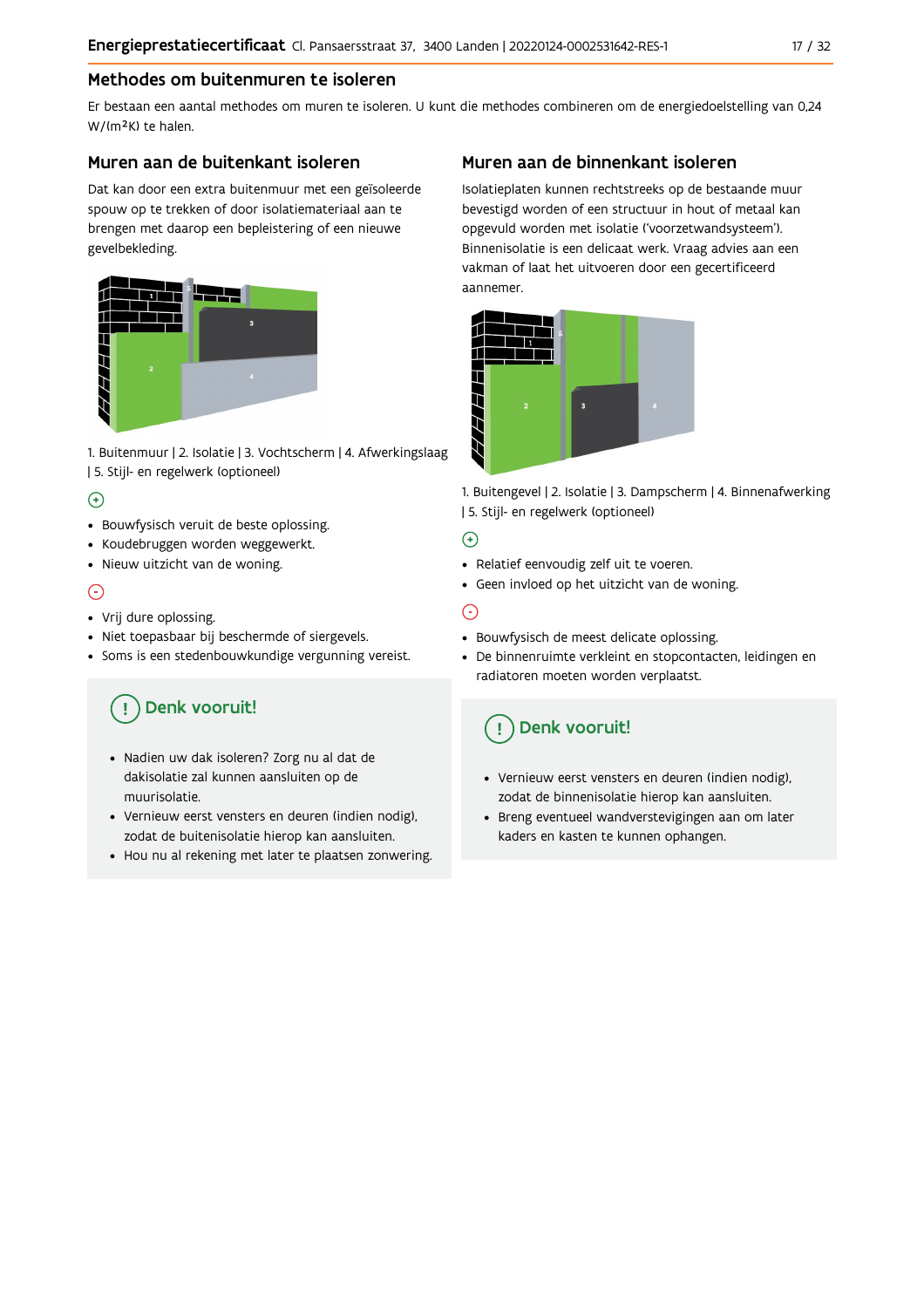## Technische fiche van de muren

De energiedeskundige heeft de onderstaande gegevens ingevoerd. Bezorg die gegevens aan uw vakman.

|                                                | Beschrijving                                | Oriëntatie | Netto-oppervlakte (m <sup>2</sup> ) | Diepte onder maaiveld (m) | U-waarde bekend $(W/(m^2K))$ | R-waarde bekend (m <sup>2</sup> K/W) | solatie                                 | Ref jaar renovatie       | Luchtlaag | Muurtype | Berekende U-waarde<br>(W/(m <sup>2</sup> K)) |
|------------------------------------------------|---------------------------------------------|------------|-------------------------------------|---------------------------|------------------------------|--------------------------------------|-----------------------------------------|--------------------------|-----------|----------|----------------------------------------------|
|                                                | Buitenmuur                                  |            |                                     |                           |                              |                                      |                                         |                          |           |          |                                              |
|                                                | Voorgevel                                   |            |                                     |                           |                              |                                      |                                         |                          |           |          |                                              |
| $\bullet$                                      | VG1                                         | <b>NO</b>  | 23                                  |                           |                              |                                      | 60mm MW<br>zonder regelwerk<br>in spouw | $\overline{\phantom{a}}$ | afwezig   | a        | 0,64                                         |
|                                                | Achtergevel                                 |            |                                     |                           |                              |                                      |                                         |                          |           |          |                                              |
| $\bullet$                                      | AG1                                         | ZW         | 25                                  |                           |                              |                                      | 60mm MW<br>zonder regelwerk<br>in spouw | $\overline{\phantom{a}}$ | afwezig   | a        | 0,64                                         |
|                                                | Rechtergevel                                |            |                                     |                           |                              |                                      |                                         |                          |           |          |                                              |
| ٠                                              | RG3                                         | <b>NW</b>  | 0,9                                 |                           |                              |                                      | 60mm MW<br>zonder regelwerk<br>in spouw |                          | afwezig   | a        | 0,64                                         |
|                                                | Linkergevel                                 |            |                                     |                           |                              |                                      |                                         |                          |           |          |                                              |
| $\bullet$                                      | LG1                                         | ZO         | 46                                  |                           |                              |                                      | 60mm MW<br>zonder regelwerk<br>in spouw |                          | afwezig   | a        | 0,64                                         |
|                                                | Muur in contact met onverwarmde ruimte      |            |                                     |                           |                              |                                      |                                         |                          |           |          |                                              |
|                                                | Voorgevel                                   |            |                                     |                           |                              |                                      |                                         |                          |           |          |                                              |
|                                                | VG3                                         | <b>NO</b>  | 3,9                                 | $\overline{a}$            |                              |                                      | isolatie onbekend                       | $\overline{\phantom{a}}$ | onbekend  | a        | 1,47                                         |
|                                                | VG <sub>2</sub>                             | <b>NO</b>  | 5,6                                 | $\overline{a}$            |                              | $\qquad \qquad \blacksquare$         | isolatie afwezig                        | $\overline{\phantom{a}}$ | afwezig   | а        | 1,92                                         |
|                                                | Achtergevel                                 |            |                                     |                           |                              |                                      |                                         |                          |           |          |                                              |
|                                                | AG3                                         | ZW         | 6,3                                 | $\overline{\phantom{0}}$  | $\overline{a}$               | $\overline{\phantom{a}}$             | isolatie onbekend                       | $\overline{\phantom{a}}$ | onbekend  | a        | 1,47                                         |
|                                                | AG <sub>2</sub>                             | ZW         | 3,4                                 | L,                        |                              |                                      | isolatie afwezig                        | $\overline{\phantom{a}}$ | afwezig   | a        | 1,92                                         |
|                                                | Rechtergevel                                |            |                                     |                           |                              |                                      |                                         |                          |           |          |                                              |
|                                                | RG <sub>2</sub>                             | <b>NW</b>  | 4,8                                 |                           |                              |                                      | isolatie onbekend                       | ٠                        | onbekend  | a        | 1,47                                         |
|                                                | Linkergevel                                 |            |                                     |                           |                              |                                      |                                         |                          |           |          |                                              |
| $\bullet$                                      | LG <sub>2</sub>                             | ZO         | 4,3                                 |                           |                              |                                      | isolatie onbekend                       | $\overline{\phantom{a}}$ | onbekend  | a        | 1,47                                         |
| Muur in contact met volle grond<br>Linkergevel |                                             |            |                                     |                           |                              |                                      |                                         |                          |           |          |                                              |
|                                                | LG3-niv.verschil v ZO                       |            | 0,7                                 | 0,1                       | L,                           |                                      | isolatie afwezig                        | $\overline{\phantom{a}}$ | onbekend  | a        | 1,54                                         |
|                                                | Ir.<br>Muur in contact met verwarmde ruimte |            |                                     |                           |                              |                                      |                                         |                          |           |          |                                              |
|                                                | Rechtergevel                                |            |                                     |                           |                              |                                      |                                         |                          |           |          |                                              |
|                                                | RG1                                         | <b>NW</b>  | 50                                  | $\overline{\phantom{a}}$  |                              |                                      | isolatie afwezig                        | $\overline{\phantom{a}}$ | onbekend  | a        | 1,92                                         |

### Legende

a muur niet in isolerende snelbouwsteen of cellenbeton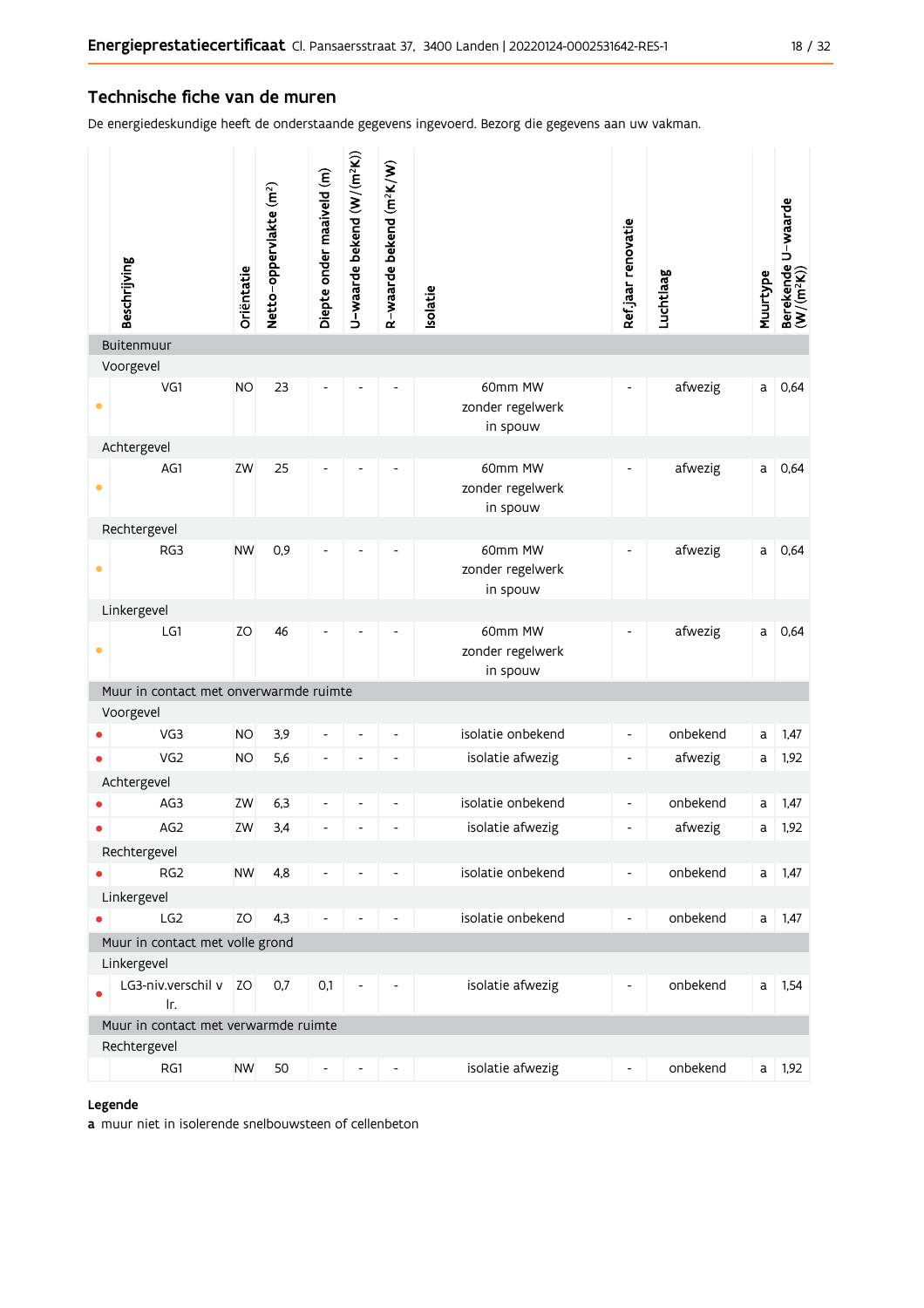## Vloeren

#### Vloer op volle grond

108 m<sup>2</sup> van de vloer op volle grond isoleert vermoedelijk redelijk goed. Bij vloeren op volle grond kunnen de warmteverliezen redelijk beperkt zijn, zelfs als er maar weinig isolatie aanwezig is. Deze vloer voldoet echter nog niet aan de energiedoelstelling.

Overweeg bij een grondige renovatie om bijkomende isolatie in de vloer te plaatsen.

Bij de isolatie van uw vloeren kunt u het best streven naar een U-waarde van maximaal 0,24 W/(m<sup>2</sup>K). Bij een vloer boven een kelder komt dat overeen met een isolatielaag van ongeveer 10 cm minerale wol ( $\lambda_d$  = 0,040 W/(mK)) of 7 cm gespoten PUR of PIR ( $\lambda_4$  = 0,030 W/(mK)). Omdat de warmteverliezen naar de grond beperkt zijn, hoeft de isolatielaag in vloeren op volle grond iets minder dik te zijn.

Hoogstwaarschijnlijk renoveert u uw vloer(en) maar één keer grondig. Isoleer daarom meteen maximaal. De energiedoelstelling van 0,24 W/(m<sup>2</sup>K) vormt de basis, maar u kunt altijd streven naar beter.

## Een vloer op volle grond isoleren

Om het niveau van uw vloer te kunnen behouden wordt de vloerbedekking, dekvloer en draagvloer afgebroken en wordt de nodige grond uitgegraven. Let daarbij wel op dat uw funderingen diep genoeg zitten. De isolatie wordt op een nieuwe betonplaat aangebracht en afgewerkt met een nieuwe dekvloer en nieuwe vloerbedekking.

Als het geen probleem is dat uw vloer verhoogt, dan is enkel de afbraak van de dekvloer en de vloerbedekking nodig. De isolatie wordt dan op de behouden draagvloer aangebracht en afgewerkt met een nieuwe dekvloer en vloerbedekking. Controleer hierbij altijd of de draagkracht van uw bestaande vloer voldoende groot is.

#### Denk vooruit!  $\left( \begin{array}{c} 1 \end{array} \right)$

- · Nadien uw muren isoleren? Zorg nu al dat de muurisolatie zal kunnen aansluiten op de vloerisolatie. Zo vermijdt u koudebruggen.
- Nadien uw installatie voor ruimteverwarming vervangen? Overweeg dan nu al om vloerverwarming te plaatsen.
- Denk bij de renovatie van uw vloer al aan de installaties die u later wilt aanpassen. Plaats eventueel wachtbuizen voor technieken (bv. elektriciteitsleidingen) die u later nog wilt toevoegen.

## Pas op!

· Door het isoleren van de vloer is het mogelijk dat de luchtdichtheid van uw woning er sterk op vooruit gaat. De luchtverversing kan dan niet meer gebeuren via spleten en kieren. Voorzie dus een ventilatiesysteem om uw woning te ventileren. Dat is niet enkel essentieel om vochtproblemen te vermijden, maar ook voor uw gezondheid en uw comfort.

Laat u bijstaan door een architect, aannemer of vakman voor deskundig advies en een goede uitvoering van de werken.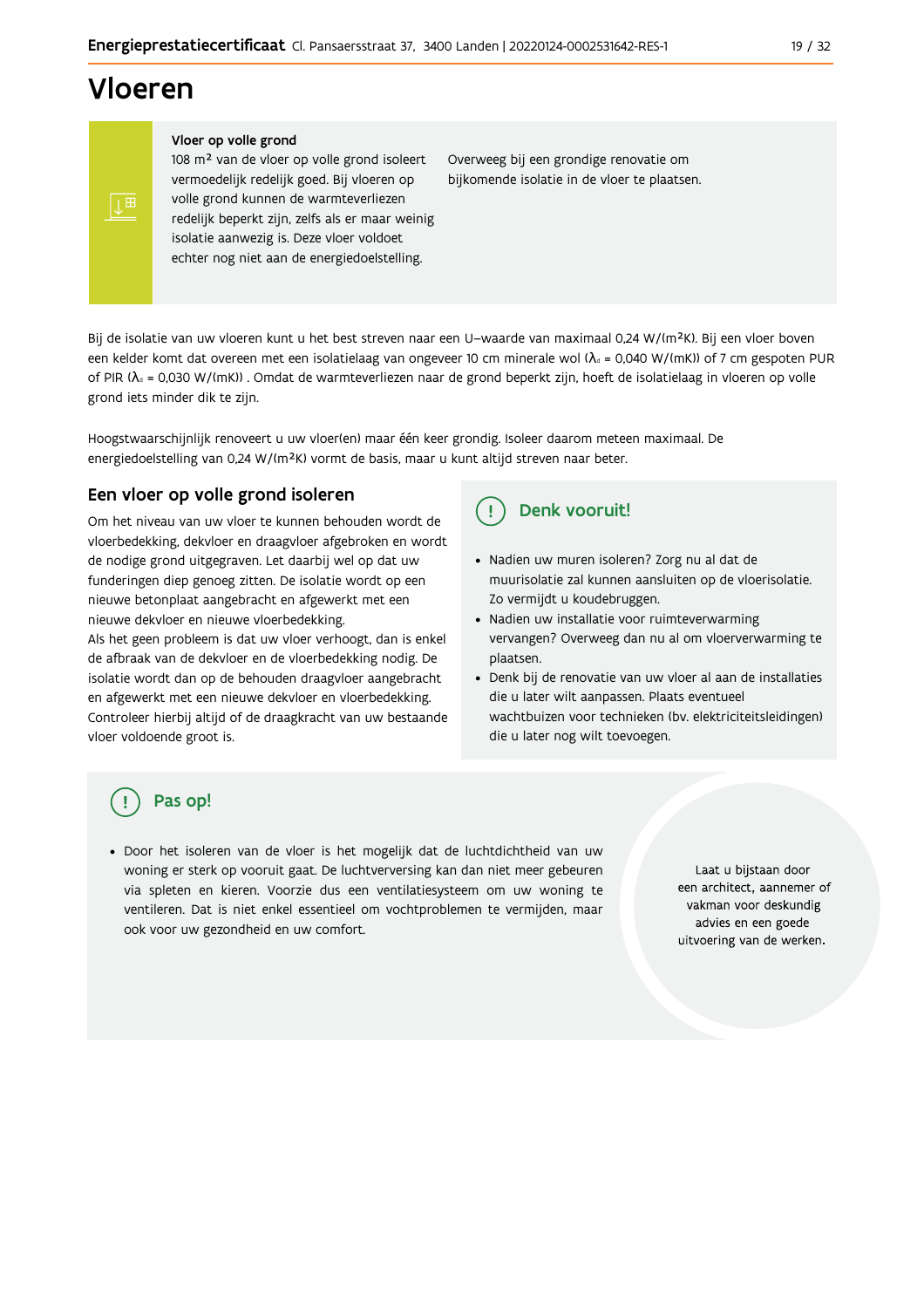## Technische fiche van de vloeren

De energiedeskundige heeft de onderstaande gegevens ingevoerd. Bezorg die gegevens aan uw vakman.



### Legende

a vloer niet in cellenbeton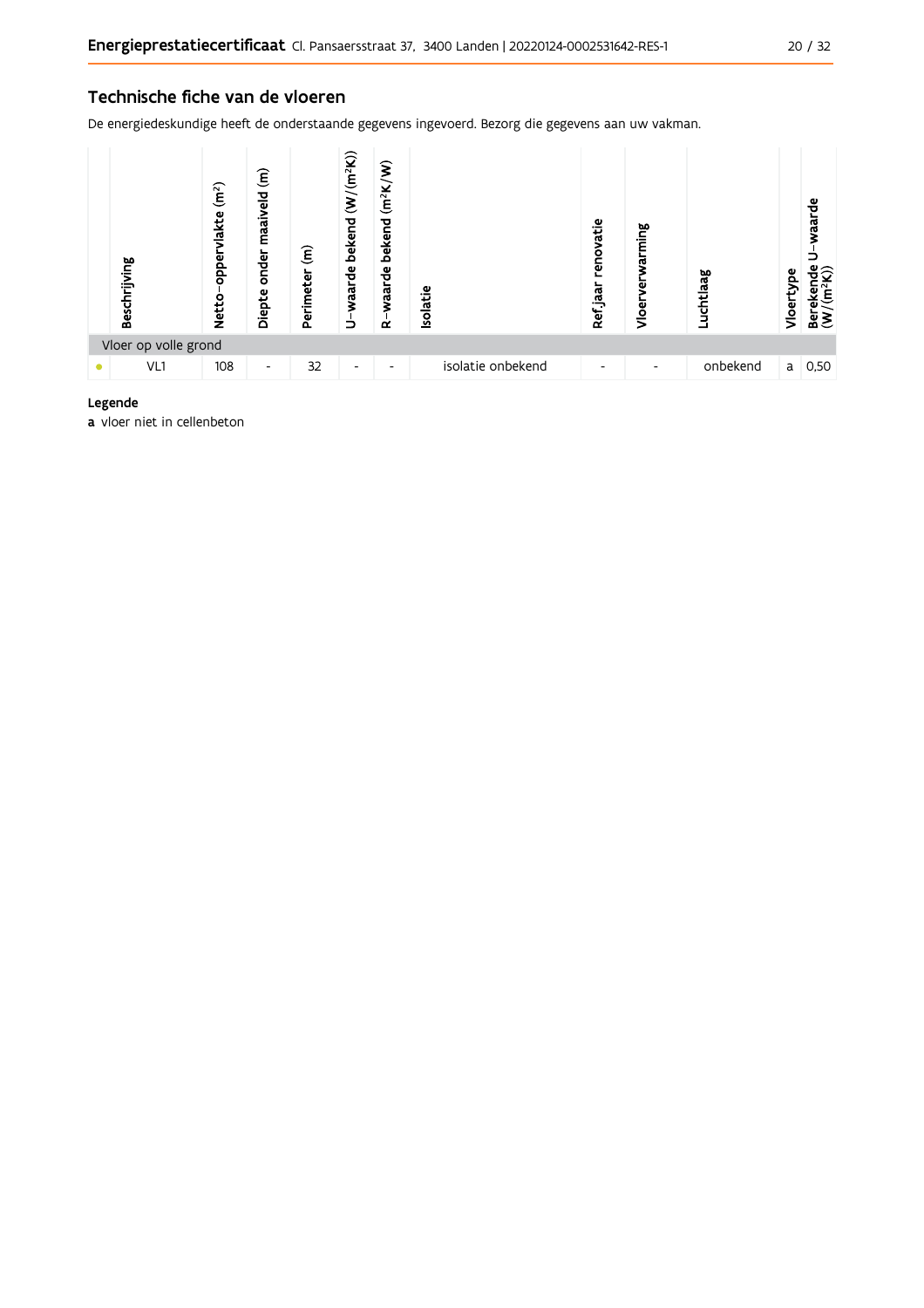### $21/32$

## Ruimteverwarming

| Verwarming |
|------------|
|------------|

83% van de woning wordt verwarmd met een niet-condenserende ketel. In 17% van de woning is geen verwarmingsinstallatie aanwezig.

Vervang deze inefficiënte opwekker(s) door € 11 500<sup>\*</sup> / € 23 000<sup>★</sup> een lucht/water of bodem/water warmtepomp € 7 500<sup>★</sup> of door een condenserende ketel. Plaats een afgiftesysteem waar nodig, bij voorkeur op lage temperatuur. Een condenserende ketel heeft een iets slechter rendement. Ţ

Gemiddeld gezien zal uw energiescore met een condenserende ketel, na uitvoering van alle aanbevelingen, een 20-tal kWh/(m<sup>2</sup>jaar) hoger liggen dan met een warmtepomp.

Bij de renovatie van uw verwarmingsinstallatie kunt u het best kiezen voor een energiezuinig systeem. Gebruik zo veel mogelijk hernieuwbare energiebronnen.

## Warmte opwekken op een energie-efficiënte manier

Bij uw renovatie kunt u het best kiezen voor een centraal toestel met een zo hoog mogelijk rendement en zo laag mogelijke werkingstemperatuur, zoals een warmtepomp of een condenserende ketel. Voorzie in een optimale centrale regeling, zoals een kamerthermostaat in combinatie met een buitenvoeler. Gebruik zo veel mogelijk hernieuwbare energiebronnen, zodat de zon, de lucht, de bodem of het water uw verwarmingsfactuur betalen. Andere opties zijn een warmtenet of een micro-warmte-krachtkoppeling.

## Warmtepomp

m



Als uw woning al goed geïsoleerd is en als u beschikt over oppervlakteverwarming of voldoende grote radiatoren, dan kunt u de plaatsing van een warmtepomp overwegen. Bij uw renovatie kunt u het hest kiezen voor een systeem met een seizoensprestatiefactor (SPF) van 4 of hoger. Een warmtepomp brengt warmte uit de omgeving (lucht, water of bodem) op voldoende hoge temperatuur. 65% à 80% van de energie die de warmtepomp levert, wordt gewonnen uit de omgeving. Zo verbruikt een warmtepompinstallatie minder energie en stoot ze minder CO<sub>2</sub> uit dan een klassiek verwarmingssysteem.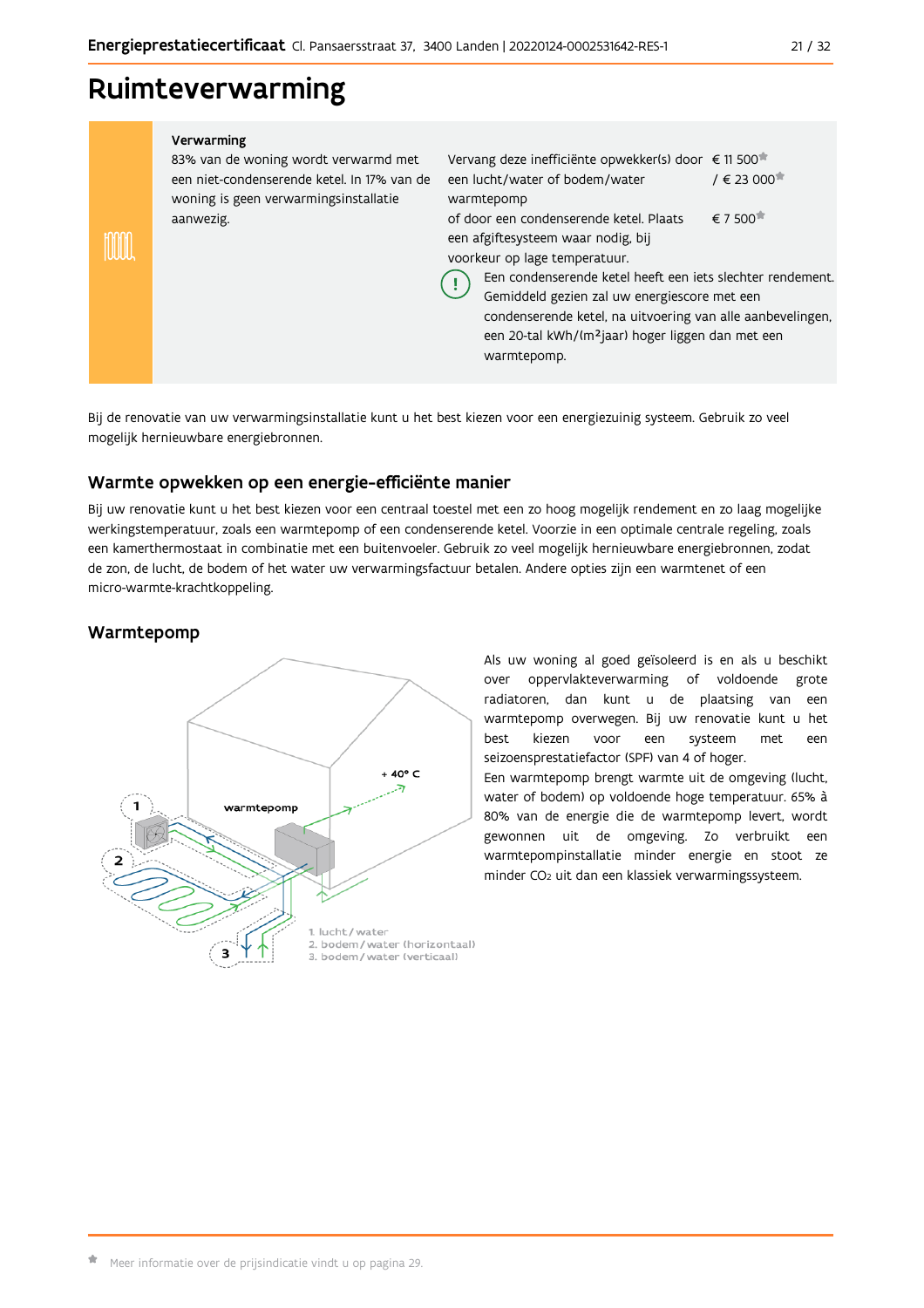## Condenserende ketel

Condenserende ketels hebben een nominaal rendement van meer dan 100% omdat ze de warmte in de waterdamp van de afgevoerde rookgassen recupereren.

Minder positief is dat condenserende ketels vaak werken op gas of stookolie. Dat zijn fossiele brandstoffen waarvan u het gebruik het best zo veel mogelijk kunt beperken. Overweeg daarom de combinatie van een condenserende ketel met een zonneboilerinstallatie met zonnecollectoren of de koppeling van een condenserende ketel aan een warmtepomp (=hybride warmtepomp).



## (Micro-)warmte-krachtkoppeling

Een (micro-)warmte-krachtkoppeling is een toestel dat tegelijk elektriciteit en warmte opwekt met één enkele (fossiele) brandstof. U kunt het best met een vakman bekijken of uw woning geschikt is voor dit soort toestel.

## Warmtenet

Als in uw stad of gemeente al warmtenetten beschikbaar zijn of als er plannen zijn om ze in de toekomst aan te leggen, overweeg dan om op die warmtenetten aan te sluiten of om nu al de nodige aansluitingsmogelijkheden te voorzien.

## Denk vooruit!

- · Hou bij de keuze van uw verwarmingstoestel altijd rekening met de warmtevraag in de nog niet-verwarmde ruimtes.
- Vervangt u eerst uw verwarmingstoestel en gaat u dan pas isoleren? Kies in samenspraak met een vakman voor een toestel met een vermogen dat zoveel mogelijk is afgestemd op de toekomstige, en niet op de huidige, situatie. Indien het vermogen te groot is voor de gerenoveerde toestand, zal uw nieuw toestel na de renovatie aan een verminderd rendement werken.
- · Overweegt u een warmtepomp? Zorg dan eerst dat uw woning voldoende goed geïsoleerd is. Zo kan de warmtepomp op een lage temperatuur werken en werkt ze het meest efficiënt. Ook zijn er bij een bodemwarmtepomp dan minder grondboringen nodig, hetgeen de prijs kan drukken.

## Afgiftesysteem op lage temperatuur

Bij uw renovatie kunt u het best kiezen voor een afgiftesysteem met een zo laag mogelijke werkingstemperatuur. Er zijn twee gangbare systemen.

### Radiatoren of convectoren op lage temperatuur

Radiatoren of convectoren op lage temperatuur zien er hetzelfde uit als de standaardvarianten, maar worden gevoed met water van maximaal 45 graden in plaats van 70 graden of meer.

## $\bigoplus$

• Snel systeem waardoor uw woning snel opwarmt.

## $\bigodot$

· Radiatoren op lage temperatuur zijn iets groter en nemen dus meer ruimte in.

### Vloer- of wandverwarming

Bij vloer- of wandverwarming wordt water van 30 tot 40 graden door leidingen in uw vloer of wand gestuwd om het op te warmen.

 $\bigodot$ 

• Hoog comfortgevoel omdat de warmte gelijkmatig over de hele ruimte wordt verspreid en de gevoelstemperatuur hoger ligt dan de luchttemperatuur.

 $\bigodot$ 

· Traag systeem waardoor uw woning maar geleidelijk aan opwarmt.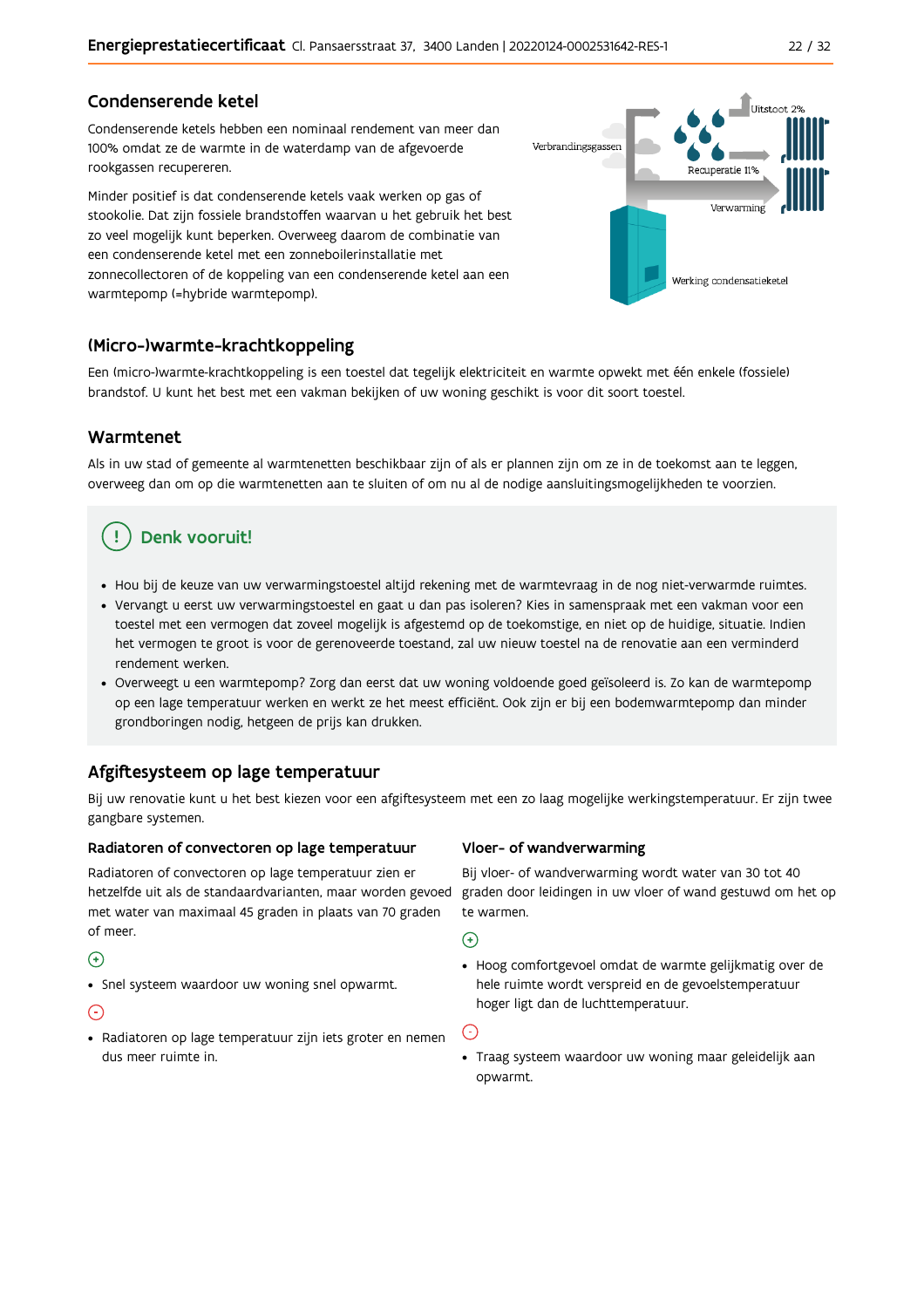#### Ţ Denk vooruit!

- · Overweegt u op lage temperatuur te verwarmen, controleer dan eerst of uw centrale verwarmingstoestel daarvoor geschikt is.
- · Bent u van plan om vloerverwarming te plaatsen, plaats dan eerst voldoende isolatie in de vloer. Hou er rekening mee dat u achteraf geen isolatie meer kunt bijplaatsen boven op de vloer.
- · Bent u van plan om wandverwarming te plaatsen, plaats dan eerst voldoende isolatie in de muur. Hou er rekening mee dat u achteraf geen isolatie meer kunt bijplaatsen aan de binnenkant.

#### ้ <u>เ</u> Pas op!

- · Kiest u voor gefaseerd renoveren? Na bepaalde renovatiemaatregelen zult u minder hoeven te verwarmen. Hou er nu al rekening mee als u een verwarmingsoplossing kiest.
- · Let op dat u de kamerthermostaat niet plaatst tegen een buitengevel, naast een verwarmingselement of op een plaats waar veel tocht is. De regeling van uw verwarming werkt dan niet goed.

Laat u bijstaan door een architect, aannemer of vakman voor deskundig advies en een goede uitvoering van de werken.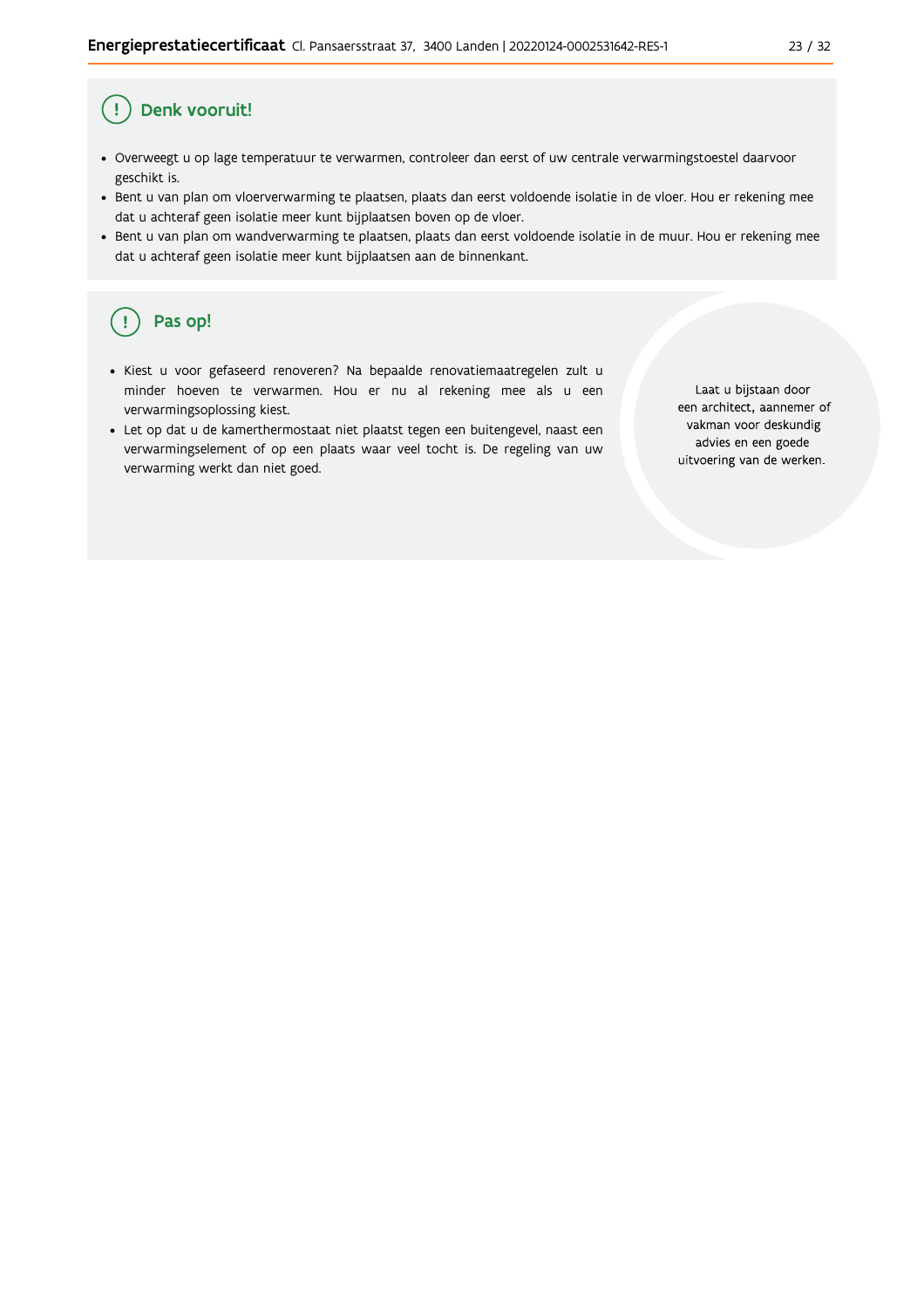## Technische fiche van de ruimteverwarming

De energiedeskundige heeft de onderstaande gegevens ingevoerd. Bezorg die gegevens aan uw vakman.

## Installaties met één opwekker

|                                      | RV1                                 | RV <sub>2</sub>              |  |
|--------------------------------------|-------------------------------------|------------------------------|--|
|                                      | $\circledR$                         | $\circledR$                  |  |
| Omschrijving                         | $\overline{\phantom{a}}$            | $\overline{a}$               |  |
| Type verwarming                      | centraal                            | geen                         |  |
| Aandeel in volume (%)                | 83%                                 | 17%                          |  |
| Installatierendement (%)             | 53%                                 | 88% (fictief)                |  |
| Aantal opwekkers                     | $\mathbf{1}$                        | $\mathsf{O}\xspace$          |  |
| Opwekking                            |                                     |                              |  |
|                                      | $\odot$                             | L,                           |  |
| Type opwekker                        | individueel                         | $\qquad \qquad \blacksquare$ |  |
| Energiedrager                        | stookolie                           | $\overline{a}$               |  |
| Soort opwekker(s)                    | niet-condenserende<br>ketel         | $\overline{a}$               |  |
| Bron/afgiftemedium                   | $\overline{\phantom{a}}$            | $\overline{\phantom{a}}$     |  |
| Vermogen (kW)                        | $\blacksquare$                      | $\overline{a}$               |  |
| Elektrisch vermogen WKK<br>(kW)      | $\overline{a}$                      | $\overline{a}$               |  |
| Aantal (woon)eenheden                | $\blacksquare$                      | $\blacksquare$               |  |
| Rendement                            | $\blacksquare$                      | $\overline{a}$               |  |
| Referentiejaar fabricage             | 1981                                | $\overline{a}$               |  |
| Labels                               | $\overline{a}$                      | $\overline{a}$               |  |
| Locatie                              | binnen beschermd                    |                              |  |
|                                      | volume                              |                              |  |
| Distributie                          |                                     |                              |  |
| <b>Externe stookplaats</b>           | nee                                 | L,                           |  |
| Ongeïsoleerde leidingen (m)          | 0m ≤ lengte ≤ 2m                    | $\overline{a}$               |  |
| Ongeïsoleerde combilus (m)           | $\overline{a}$                      | $\overline{\phantom{a}}$     |  |
| Aantal (woon)eenheden op<br>combilus |                                     |                              |  |
| Afgifte & regeling                   |                                     |                              |  |
| Type afgifte                         | radiatoren/convectoren              | L,                           |  |
| Regeling                             | pompregeling<br>onbekend<br>manuele | ÷                            |  |
|                                      | radiatorkranen<br>kamerthermostaat  |                              |  |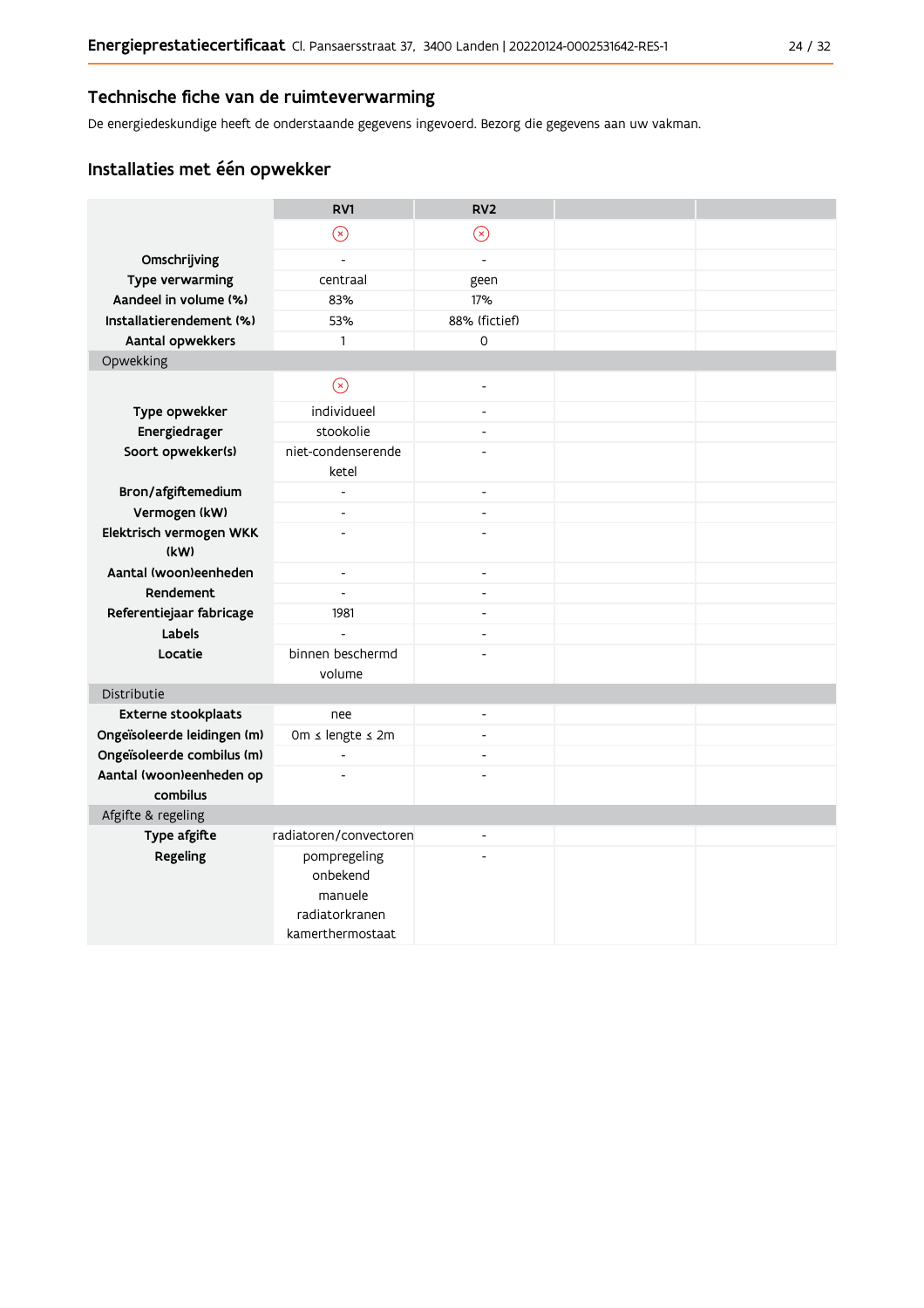## Installaties voor zonne-energie



#### Zonneboiler

Er is geen zonneboiler aanwezig.

Volgens de zonnekaart is het dak geschikt € 5 000 voor 4,8 m<sup>2</sup> zonnecollectoren. Overweeg de plaatsing van een zonneboiler.

Zonnepanelen Er zijn geen zonnepanelen aanwezig.

Volgens de zonnekaart is het dak geschikt  $\epsilon$  4 500<sup> $\star$ </sup> voor 18,3 m<sup>2</sup> zonnepanelen. Overweeg de plaatsing van zonnepanelen.

De voorgestelde aanbevelingen zijn gebaseerd op de informatie uit de zonnekaart. De zonnekaart berekent automatisch het zonnepotentieel voor uw woning en geeft een indicatie van het aantal zonnepanelen én zonnecollectoren dat u op uw dak zou kunnen plaatsen.

De zonnekaart gaat uit van het elektriciteits- en watergebruik van een standaardgezin. Hou er bij de bepaling van de grootte van de te plaatsen installatie rekening mee dat uw eigen elektriciteits- en watergebruik daarvan kan afwijken.

Als er nog geen installaties op zonne-energie aanwezig zijn, geven de aanbevelingen steeds beide opties weer. Hoewel het op energetisch vlak het best is om beide installaties te plaatsen, zal dat door plaatsgebrek op uw dak in de praktijk echter niet altijd mogelijk zijn.

Voor meer informatie over de berekening van het zonnepotentieel kunt u terecht op de zonnekaart via www.energiesparen.be/zonnekaart.

## Zonnepanelen

Zonnepanelen (ook wel fotovoltaïsche panelen of PV-panelen genoemd) zetten de energie van de zon om in elektriciteit.

Bij de bepaling van het aantal te plaatsen zonnepanelen kunt u ervoor kiezen om alleen uw eigen elektriciteitsverbruik te dekken of om meteen het volledige beschikbare dakoppervlak te benutten.

Om de zonnepanelen optimaal te laten renderen, plaatst u ze tussen oostelijke en westelijke richting onder een hoek van 20° tot 60°.

## Zonneboiler

Zonnecollectoren zetten de energie van de zon om in warmte. Een zonneboilerinstallatie bestaat uit zonnecollectoren op het dak en een opslagvat voor warm water. Een zonneboiler verwarmt een deel van het sanitair warm water met gratis zonnewarmte. Als de installatie voldoende groot is, kan ze ook in een deel van uw behoefte voor ruimteverwarming voorzien. Hou er wel rekening mee dat een zonnecollector het hoogste rendement behaalt in de zomer. Het rendement in de winter ligt beduidend lager.

Om de zonnecollectoren optimaal te laten renderen, plaatst u ze tussen oostelijke en westelijke richting onder een hoek van 20° tot 60°.



1. Zonnepaneel | 2. Omvormer | 3. Elektrische toestellen

![](_page_24_Picture_22.jpeg)

1. Zonnecollector | 2. Opslagvat zonneboiler | 3. Sanitair warm water | 4. Afgifte-element voor ruimteverwarming (optioneel)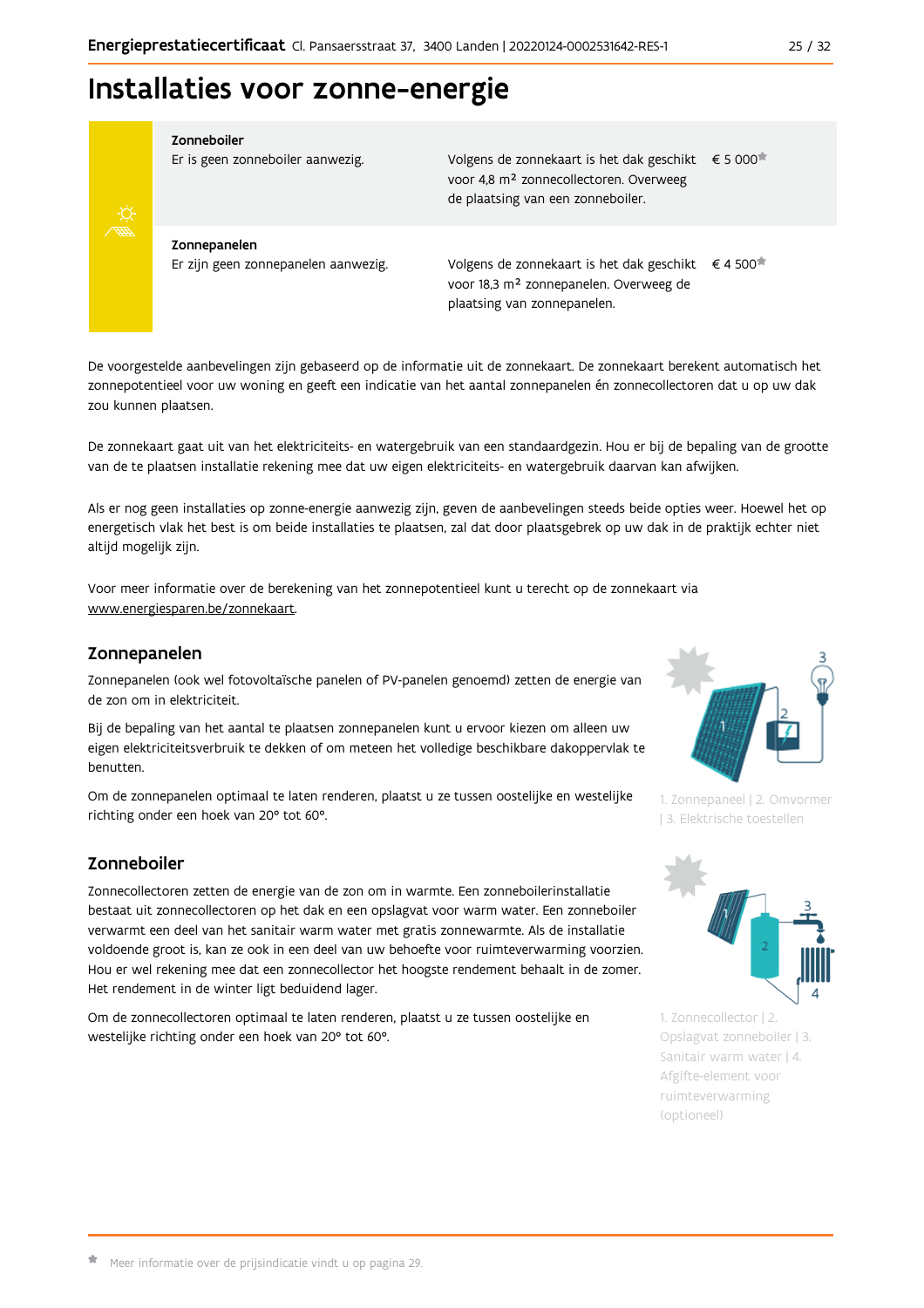#### Denk vooruit! Ţ

- · Zorg ervoor dat het dak waarop u de zonnepanelen of zonnecollectoren plaatst, goed is geïsoleerd. Als de installaties geplaatst zijn, kunt u het dak alleen nog aan de onderkant isoleren.
- · De groenste én de goedkoopste stroom is de stroom die u niet verbruikt. Probeer daarom eerst overbodig elektriciteitsverbruik te vermijden door bijvoorbeeld het sluimerverbruik te verminderen.
- · Beperk ook het gebruik van sanitair warm water door gebruik te maken van een spaardouchekop, een debietbegrenzer of een douchewarmtewisselaar.

#### Pas op! ( !

- · Schaduw van gebouwen, bomen en schoorstenen vermindert de opbrengst van zonnepanelen en zonnecollectoren.
- Informeer bij uw gemeentebestuur of u een bouwvergunning moet aanvragen voor de plaatsing van zonnepanelen of zonnecollectoren.

Laat u bijstaan door een architect, aannemer of vakman voor deskundig advies en een goede uitvoering van de werken.

## Technische fiche van de installaties op zonne-energie

Geen installaties op zonne-energie aanwezig.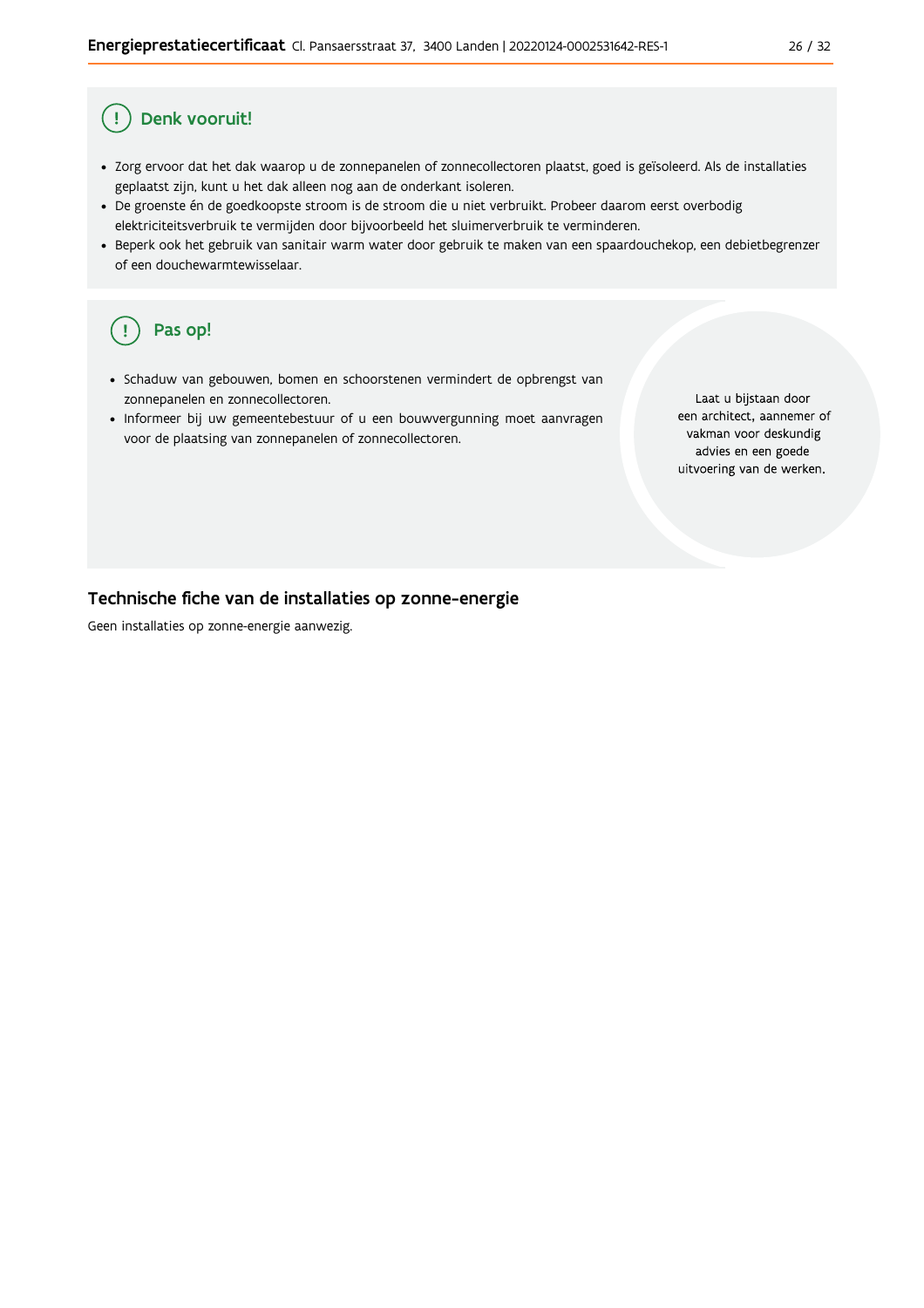# Overige installaties

### Sanitair warm water

![](_page_26_Picture_3.jpeg)

Uw woning beschikt niet over een zonneboiler. Overweeg de plaatsing van een zonneboiler of warmtepompboiler. Daarmee kunt u energie besparen.

|                                    | SWW1                     |  |  |  |  |
|------------------------------------|--------------------------|--|--|--|--|
| <b>Bestemming</b>                  | keuken en badkamer       |  |  |  |  |
| Opwekking                          |                          |  |  |  |  |
| Soort                              | individueel              |  |  |  |  |
| Gekoppeld aan ruimteverwarming     | ja, aan rv1              |  |  |  |  |
| Energiedrager                      |                          |  |  |  |  |
| Type toestel                       |                          |  |  |  |  |
| Referentiejaar fabricage           | Ξ.                       |  |  |  |  |
| Energielabel                       | $\overline{\phantom{0}}$ |  |  |  |  |
| Opslag                             |                          |  |  |  |  |
| Aantal voorraadvaten               | 1                        |  |  |  |  |
| Aantal (woon)eenheden              |                          |  |  |  |  |
| Volume (I)                         | 801                      |  |  |  |  |
| Omtrek (m)                         | $\overline{\phantom{0}}$ |  |  |  |  |
| Hoogte (m)                         | ٠                        |  |  |  |  |
| Isolatie                           | aanwezig                 |  |  |  |  |
| Label                              |                          |  |  |  |  |
| Opwekker en voorraadvat één geheel | ja                       |  |  |  |  |
| Distributie                        |                          |  |  |  |  |
| Type leidingen                     | gewone leidingen         |  |  |  |  |
| Lengte leidingen (m)               | $\leq$ 5m                |  |  |  |  |
| Isolatie leidingen                 |                          |  |  |  |  |
| Aantal (woon)eenheden op leidingen | $\overline{\phantom{a}}$ |  |  |  |  |

## Ventilatie

ூ Uw woning beschikt mogelijk niet over voldoende ventilatievoorzieningen. Een goede ventilatie is echter noodzakelijk om een gezond binnenklimaat te garanderen. Voorzie bij uw renovatie daarom in een ventilatiesysteem. Om energie te besparen, kunt u het best kiezen voor een systeem met vraagsturing of warmteterugwinning.

## **Koeling**

Uw woning heeft kans op oververhitting. Overweeg buitenzonwering om de zon zoveel mogelijk buiten te houden tijdens de zomer. Vermijd de plaatsing van een koelinstallatie, want die verbruikt veel energie.

Koelinstallatie

afwezig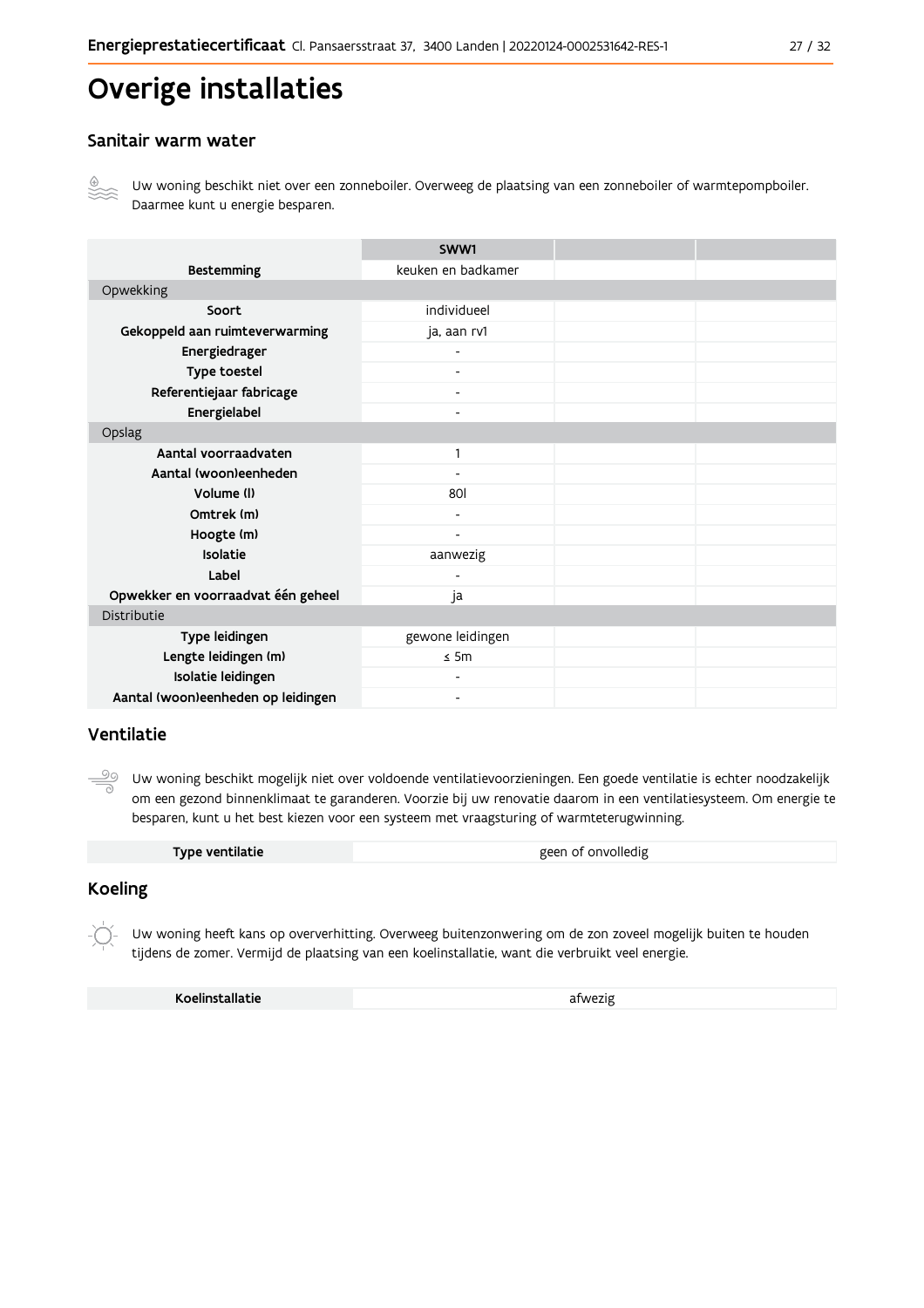# Bewijsstukken gebruikt voor dit EPC

## Welke bewijsstukken kan een energiedeskundige gebruiken?

![](_page_27_Picture_3.jpeg)

De energiedeskundige gebruikt de informatie die hij ter plaatse ziet, aangevuld met de informatie uit bewijsstukken. Alleen documenten die voldoen aan de voorwaarden van het inspectieprotocol worden aanvaard. Ze moeten bijvoorbeeld duidelijk gelinkt kunnen worden aan de woning/het gebouw en de nodige detailinformatie bevatten.

## Let op!

Mondelinge informatie en verklaringen van architect, aannemer, eigenaar, ... worden niet aanvaard als bewijs.

In onderstaande lijst heeft de energiedeskundige aangeduid welke geldige bewijsstukken hij gebruikt heeft om dit EPC op te maken.

| Plannen: plannen bij stedenbouwkundige aanvraag, stedenbouwkundige plannen (goedgekeurd door de gemeente),          |
|---------------------------------------------------------------------------------------------------------------------|
| technische plannen, uitvoeringsplannen of -details, asbuilt-plannen                                                 |
| Lastenboeken, meetstaten of aanbestedingsplannen die deel uitmaken van een (aannemings)contract                     |
| Aannemingsovereenkomsten                                                                                            |
| Offertes of bestelbonnen                                                                                            |
| Informatie uit algemene vergadering van mede-eigenaars: verslag of proces-verbaal                                   |
| Informatie uit werfverslagen, vorderingsstaten of processen-verbalen van voorlopige of definitieve oplevering       |
| Facturen van bouwmaterialen of leveringsbonnen                                                                      |
| Facturen van aannemers                                                                                              |
| Verklaring van overeenkomstigheid met STS of ATG, opgemaakt en ondertekend door de aannemer                         |
| Foto's waarop de samenstelling van het schildeel of de installatie te herkennen is (detailfoto's) en foto's waarmee |
| aangetoond kan worden dat het schildeel of de installatie geplaatst is (overzichtsfoto's)                           |
| EPB-aangiften, zoals het transmissieformulier en het EPW-formulier                                                  |
| Informatie uit subsidieaanvragen bij de Vlaamse overheid of de netbetheerder                                        |
| Verslag van destructief onderzoek derde/expert                                                                      |
| Eerder opgemaakte EPC's, zoals het EPC van de Gemeenschappelijke Delen                                              |
| Technische documentatie met productinformatie                                                                       |
| Luchtdichtheidsmeting                                                                                               |
| WKK-certificaten of milieuvergunningen                                                                              |
| Elektriciteitskeuring                                                                                               |
| Verwarmingsauditrapport, keuringsrapport of reinigings- en verbrandingsattest ketel                                 |
| Ventilatieprestatieverslag                                                                                          |
| Verslag energetische keuring koelsysteem                                                                            |
| Verlichtingsstudie en eventuele relightingpremie                                                                    |
| Aanvullende bewijsstukken: uittreksel van de kadastrale legger of het vergunningenregister, notariële akte,         |
| ontvangst- of volledigheidsbewijs van de stedenbouwkundige aanvraag, verkavelingsvergunning,                        |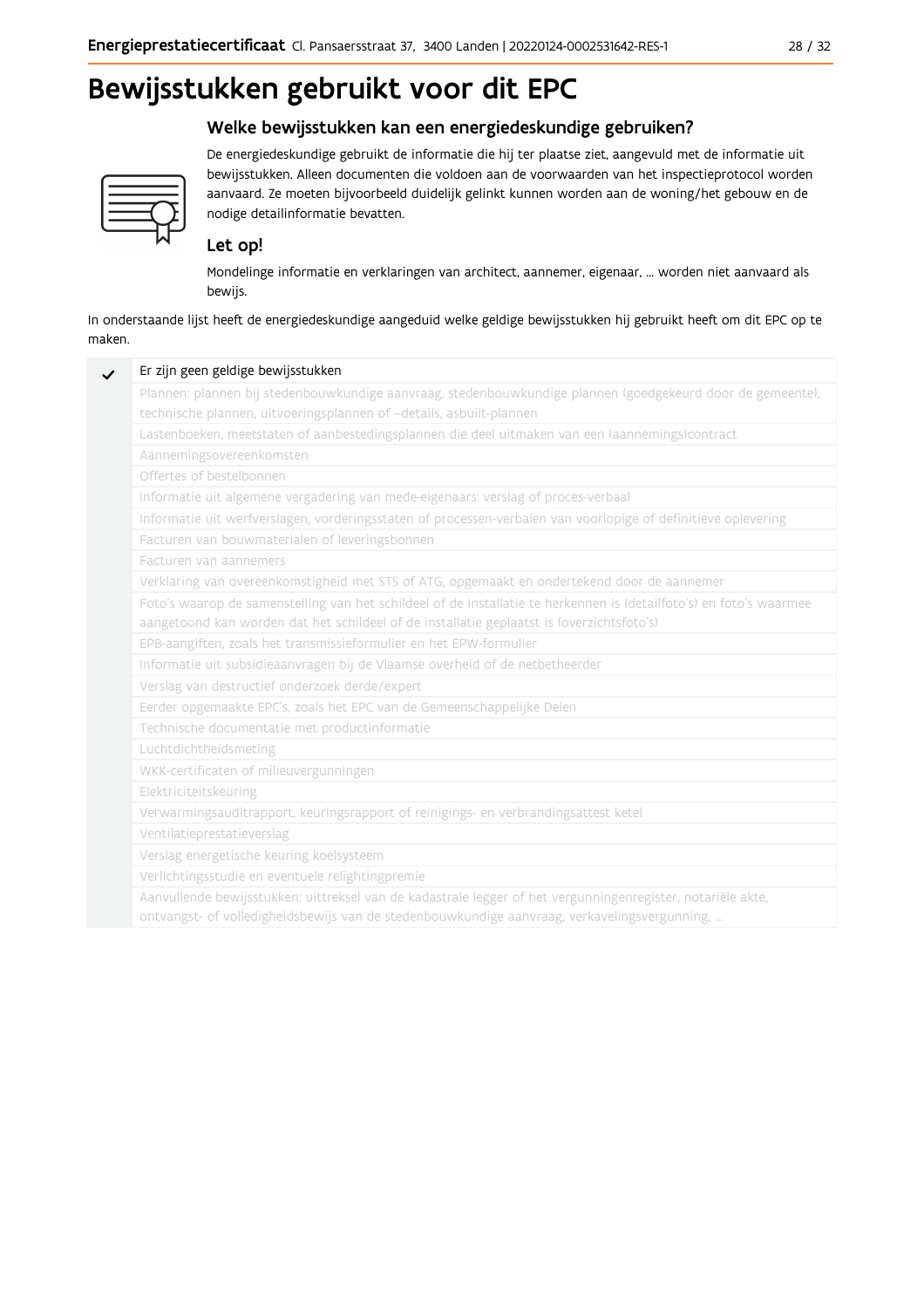# **Toelichting prijsindicaties**

## Deze toelichting beschrijft hoe de prijsberekeningen zijn opgemaakt.

De prijzen op het EPC zijn indicatieve gemiddelden die op geautomatiseerde wijze berekend zijn en afgerond zijn op 500 euro. Op basis van actuele gemiddelde eenheidsprijzen en de hoeveelheden die de energiedeskundige opgemeten heeft, berekent de software de prijsindicaties voor de aanbevolen werken. De prijsindicaties kunnen afwijken van de offerteprijzen van uw aannemer.

In de praktijk zijn vaak verschillende uitvoeringsmethodes mogelijk die niet evenveel kosten. Elke methode heeft voor- en nadelen. Het EPC oordeelt niet welke uitvoeringsmethode u het best kunt toepassen bij uw renovatie. Daarom geeft het een prijsindicatie voor de meest gangbare uitvoeringsmethode(s). Als er verschillende gangbare uitvoeringsmethodes zijn, toont het EPC de prijsindicatie voor de verschillende uitvoeringsmethodes.

De energiedeskundige controleert de prijsindicaties en de technische uitvoerbaarheid van de aanbevolen werken niet.

### De berekening

De prijsindicaties op het EPC zijn geen volledige raming van uw renovatiebudget.

Renovatiewerken die geen betrekking hebben op de verbetering van de energieprestatie van uw woning (zoals een keuken- of badkamerrenovatie), worden niet in rekening gebracht.

In de tabellen verderop leest u welke kosten vervat zitten in de prijsindicaties en welke niet.

### De aannames

Bij de berekening worden aannames gedaan (bijvoorbeeld: het dakgebinte is gezond; het onderdak is in goede staat; er is geen vochtprobleem in de muren; de muren hebben een standaardopbouw). Het is mogelijk dat de aannames niet van toepassing zijn op de specifieke toestand van uw woning. Dat kan ertoe leiden dat bijkomende werken nodig zijn, dat andere prijzen van toepassing zijn of dat bepaalde werken een specifieke techniek vragen. Het is ook mogelijk dat u de werken niet mag uitvoeren zonder vergunning. Vraag altijd advies aan een architect, aannemer of andere vakman. Werk samen met vakmensen die in orde zijn met de verzekeringsplicht, sociale en fiscale plichten.

### De eenheidsprijzen

De gemiddelde eenheidspriizen die in de berekening gebruikt worden, zijn inclusief de kostpriis van standaardproducten van goede kwaliteit, plaatsingskosten, vervoerskosten, de stortkosten bij afbraak en 6% btw. Ze houden geen rekening met marktschommelingen of regionale prijsverschillen. Er wordt een meerprijs ingerekend voor kleine hoeveelheden en een minprijs voor grote hoeveelheden. De eenheidsprijzen zijn bepaald op basis van de volgende bronnen: Arch-index <2012-2017>, Aspen Index <2018>, UPA-BUA-Arch<2017> en overleg met vakmensen.

### Meer informatie

Meer informatie over de prijsberekeningen vindt u op www.energiesparen.be.

### In detail bekeken

Volgende kosten zijn te afhankelijk van de situatie en worden daarom bij geen enkele prijsindicatie in rekening gebracht:

- Algemene overkoepelende kosten, zoals loonkosten van de architect of ingenieur en coördinatiekosten;
- Werfinstallaties:
- · Vergunningen, zoals een bouwvergunning of een vergunning voor de inname van het openbaar terrein;
- Toeslagen voor werken in bepaalde regio's en grootstedelijke contexten:
- · Moeilijke bereikbaarheid van (een deel) van het gebouw;
- · Obstructies door naburige percelen, gebouwen en bomen;
- · Cultuurhistorische context of elementen, erfgoed (want niet alle uitvoeringsmethodes zijn dan mogelijk);
- · Technische complexiteit ten gevolge van eigenaardigheden aan het gebouw;
- · Opmaak van een asbestinventaris en verwijderen van asbest;
- · Meerprijzen omdat de werken niet in één fase kunnen worden uitgevoerd.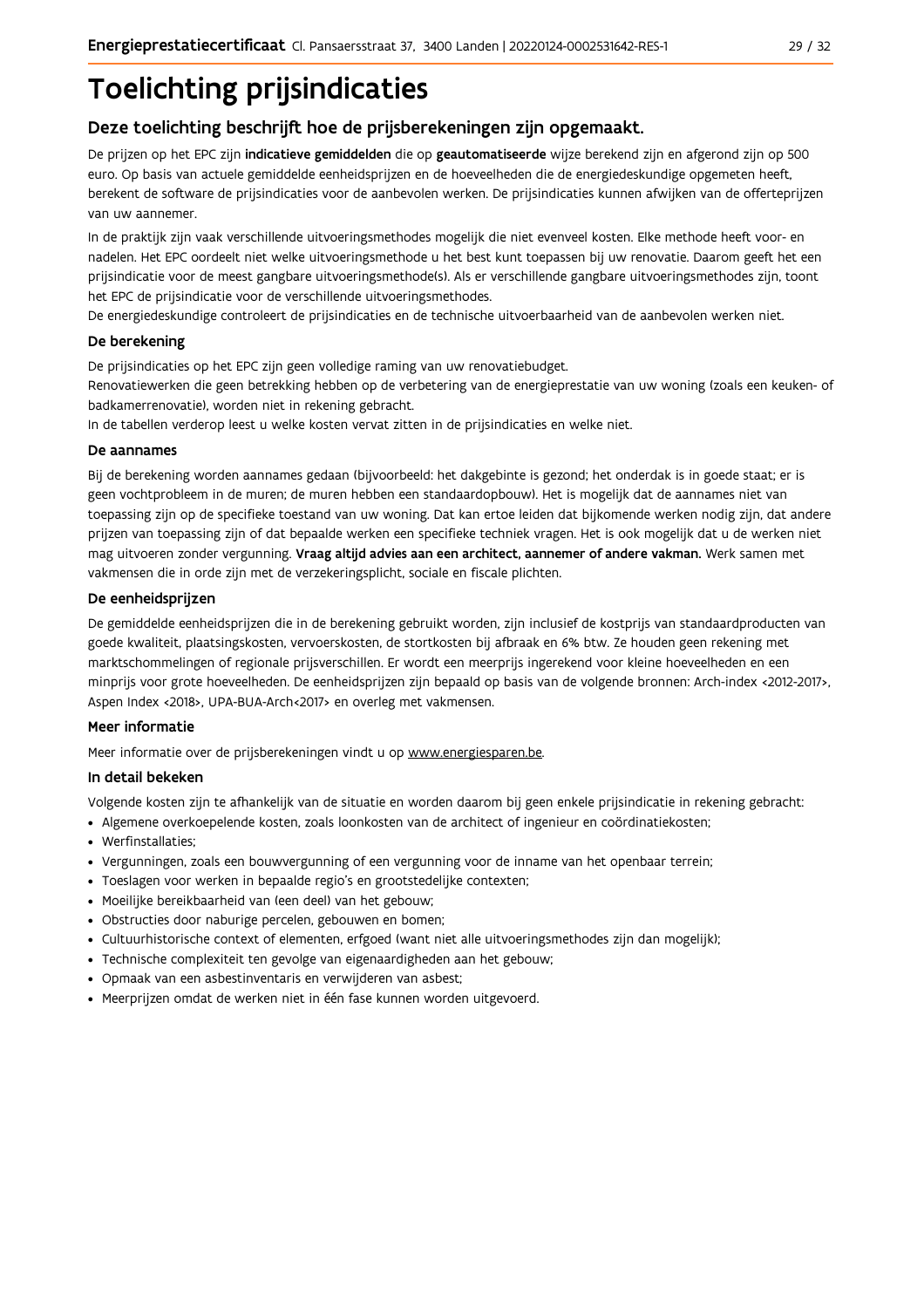In de onderstaande tabel wordt per maatregel aangegeven welke kosten wel en welke kosten niet zijn opgenomen in de berekening. Bij de werken die niet zijn inbegrepen, wordt aangenomen dat de werken niet altijd noodzakelijk zijn, of dat het element in goede staat is, gezond, stabiel, voldoende draagkrachtig, droog, correct geplaatst ...

Als u werken combineert, kan dit een prijsvoordeel opleveren.

|                                                                 | Inbegrepen werken                                                                                                                                                                                                                                                                                                                                                                                                                                                                                                                                                                           | Niet inbegrepen                                                                                                                                                                                                                                                                                                                                                                                                                     |
|-----------------------------------------------------------------|---------------------------------------------------------------------------------------------------------------------------------------------------------------------------------------------------------------------------------------------------------------------------------------------------------------------------------------------------------------------------------------------------------------------------------------------------------------------------------------------------------------------------------------------------------------------------------------------|-------------------------------------------------------------------------------------------------------------------------------------------------------------------------------------------------------------------------------------------------------------------------------------------------------------------------------------------------------------------------------------------------------------------------------------|
| <b>Hellend dak</b>                                              | · Indien aanwezig: verwijderen van dunne<br>oude isolatielaag en dampscherm<br><b>Isoleren aan de binnenkant</b> • Plaatsen van nieuwe isolatie en<br>dampscherm<br>• Maken van aansluitingen met dakvensters<br>en dakkapellen<br>· Dakdoorvoeren voor rookgasafvoer,<br>ventilatie of verluchting van sanitair<br>(exclusief de afvoeren)                                                                                                                                                                                                                                                 | • Afbraak en nieuwe plaatsing van een<br>standaard afwerking<br>Er wordt aangenomen dat volgende elementen<br>kunnen behouden worden:<br>• Dakstructuur<br>• Onderdak<br>• Dakbedekking<br>· Regenwaterafvoer (goten en afvoerbuizen)                                                                                                                                                                                               |
| <b>Hellend dak</b><br>Isoleren aan de buitenkant                | • Verwijderen van onderdak, dakbedekking en<br>dakgoten<br>· Indien aanwezig: verwijderen van oude<br>buitenisolatie en dampscherm<br>· Plaatsen van onderdak, dakbedekking<br>(gemiddelde van dakpannen en kunstleien)<br>en dakgoten<br>· Plaatsen van nieuwe isolatie en<br>dampscherm<br>• Maken van aansluitingen met dakvensters,<br>dakkapellen en andere dakvlakken<br>• Afnemen en herplaatsen van bestaande<br>PV-panelen of zonneboiler<br>· Dakdoorvoeren voor rookgasafvoer,<br>ventilatie of verluchting van sanitair<br>(exclusief de afvoeren)<br>• Een kraan of lastenlift | · Vergroten van de dakranduitsprong bij een<br>deel van de gevels.<br>· Bijkomende werken voor een goede<br>aansluiting met reeds aanwezige<br>muurisolatie of andere isolatielagen<br>(koudebruggen vermijden)<br>Er wordt aangenomen dat volgende elementen<br>kunnen behouden worden:<br>• Dakstructuur<br>• Binnenafwerking<br>· Aan de binnenzijde reeds aanwezige<br>isolatielagen met dampscherm<br>· Regenwaterafvoerbuizen |
| Plafond<br>Isoleren bovenop het<br>plafond<br>(vb. zoldervloer) | · Plaatsen van isolatie en dampscherm<br>• Plaatsen van een loopvloer<br>• Aanpassingen aan deuren (inkorten),<br>trapgaten of valluiken<br>• Aanpassingen aan de<br>elektriciteitsbekabeling                                                                                                                                                                                                                                                                                                                                                                                               | • Aanpassingen aan gevelopeningen.<br>Er wordt aangenomen dat volgende elementen<br>kunnen behouden worden:<br>• Draagstructuur van het plafond<br>• Binnenafwerking onder het plafond                                                                                                                                                                                                                                              |
| Plafond<br>Isoleren in of onder het<br>plafond                  | · Plaatsen van isolatie en dampscherm<br>• Afbraak en plaatsing van een standaard<br>afwerking (gipskartonplaten, geplamuurd en<br>geschilderd + stijl- en regelwerk)<br>• Aanpassingen aan de plafondverlichting en<br>elektriciteitsbekabeling                                                                                                                                                                                                                                                                                                                                            | Er wordt aangenomen dat volgende elementen<br>kunnen behouden worden:<br>• Draagstructuur van het plafond                                                                                                                                                                                                                                                                                                                           |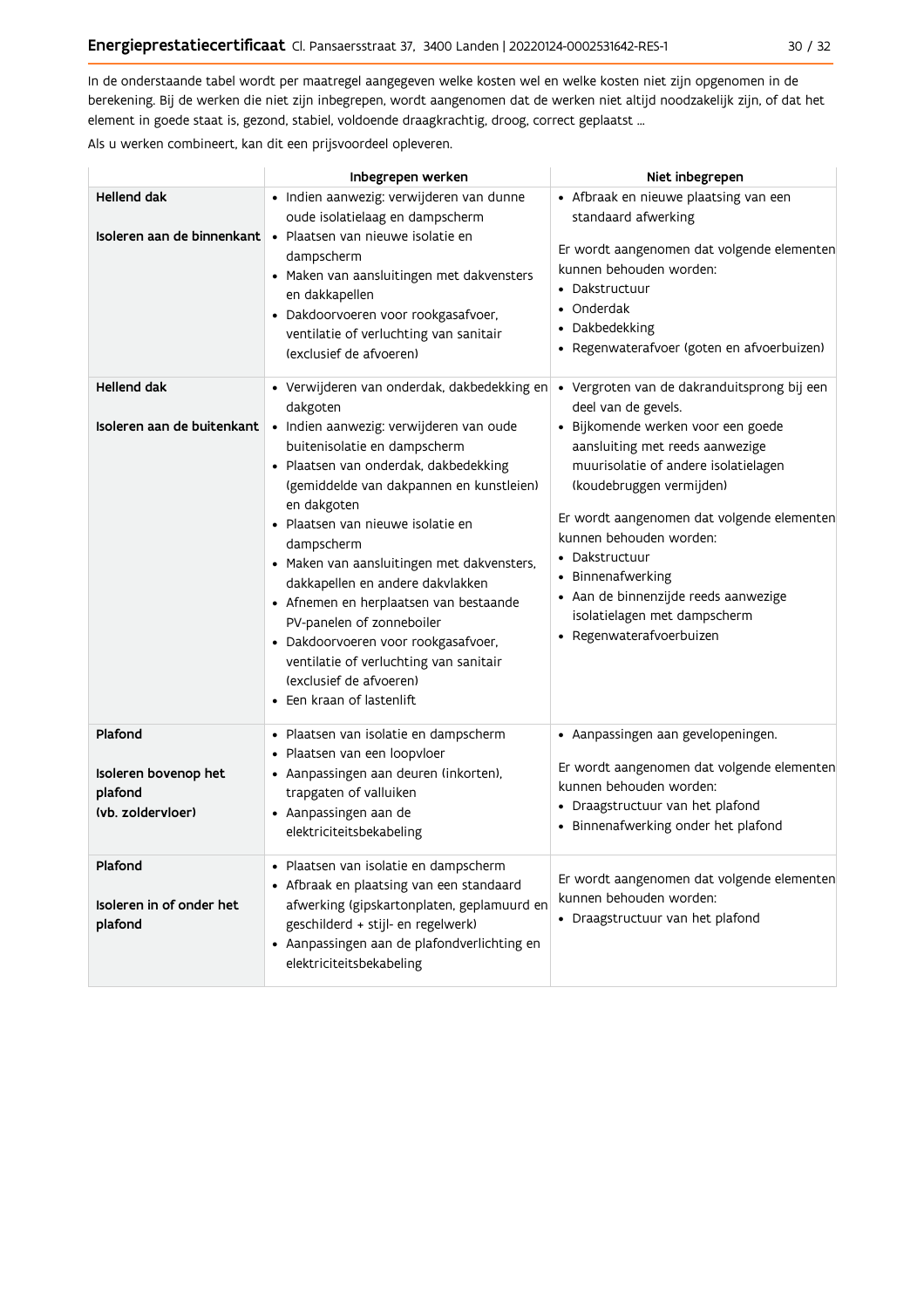| ×<br>۰,<br>×<br>۰, |
|--------------------|
|--------------------|

| Muren<br>Isoleren aan de binnenkant | • Afbraak van vloerplinten en vensterbanken<br>• Afnemen en herplaatsen van aanwezige<br>radiatoren/convectoren, inclusief<br>aanpassingen aan leidingen<br>· Plaatsen van isolatie en dampscherm,<br>inclusief stijl- en regelwerk bij half-stijve<br>isolatieplaten<br>· Bij de onderbreking van isolatielaag door<br>binnenmuren: doortrekken van de isolatie<br>op de binnenmuren over minstens 1 meter<br>(koudebrug vermijden)<br>Plaatsen van een standaard afwerking<br>(gipskartonplaten, geplamuurd en<br>geschilderd + stijl- en regelwerk), inclusief<br>vloerplinten en vensterbanken<br>• Aanwerken rond vensters en deuren<br>• Aanpassingen aan elektriciteitsbekabeling,<br>stopcontacten, schakelaars en<br>wandverlichting | • Vochtonderzoek en vochtbehandeling<br>• Volledige afbraak binnenafwerking (vb.<br>behang en muurbepleistering)<br>· Plaatsen van muurdoorvoeren                                                                                                                                                                                                                      |
|-------------------------------------|-----------------------------------------------------------------------------------------------------------------------------------------------------------------------------------------------------------------------------------------------------------------------------------------------------------------------------------------------------------------------------------------------------------------------------------------------------------------------------------------------------------------------------------------------------------------------------------------------------------------------------------------------------------------------------------------------------------------------------------------------|------------------------------------------------------------------------------------------------------------------------------------------------------------------------------------------------------------------------------------------------------------------------------------------------------------------------------------------------------------------------|
| Muren<br>Isoleren aan de buitenkant | • Afzagen van bestaande dorpels<br>• Afbraak van regenwaterafvoerbuizen<br>· Vergroten van de dakranduitsprong bij een<br>deel van de gevels.<br>Plaatsen van isolatie<br>Plaatsen van een standaardgevelafwerking =<br>gemiddelde van<br>· Sierbepleistering 25 mm (mineraal<br>gebonden)<br>• Vezelcementplaten<br>• Houten beplanking (ceder en merbau)<br>• Strokenbekleding met laminaat 8 mm<br>• Thermisch veredeld hout<br>• Steenstrips<br>Aanwerken rond vensters en deuren<br>Plaatsen van muurdoorvoeren<br>Plaatsen van nieuwe dorpels<br>· Plaatsen van regenwaterafvoerbuizen<br>· Stellingen (vanaf twee verdiepingen)                                                                                                        | • Uitvlakken van de muren<br>• Aansluiting met reeds aanwezige dakisolatie<br>• Afbraak van de gevelsteen bij spouwmuren<br>• Aanpassingen aan buitenaanleg,<br>buitenkranen, buitenverlichting<br>• Aanpassingen aan luifels, dakgoten,<br>zonwering en luiken<br>• Afwerking bij muren die grenzen aan een<br>onverwarmde binnenruimte zoals een<br>garage of kelder |
| Vensters vervangen                  | • Afbraak en plaatsen van nieuwe draai-kip<br>vensters (gangbare maten en vormen,<br>gemiddelde prijs van hout, aluminium en<br>PVC)<br>· Plaatsen van ventilatieroosters bij een deel<br>van de vensters (tenzij mechanische<br>ventilatie aanwezig is)<br>Plaatsen van nieuwe vensterbanken<br>Plaatsen van dorpels bij de vervanging van<br>glasbouwstenen door vensters<br>• Herstellingen aan binnen- of<br>buitenafwerking<br>Plaatsen van dichtingsvoegen met de gevel<br>• Een hijstoestel                                                                                                                                                                                                                                            | · Toeslag voor bijzondere afmetingen en<br>vormen<br>• Toeslag voor bijzonder beslag, sloten of<br>beglazing met specifieke eigenschappen of<br>versieringen<br>• Rolluiken en rolluikkasten<br>• Vliegenramen                                                                                                                                                         |